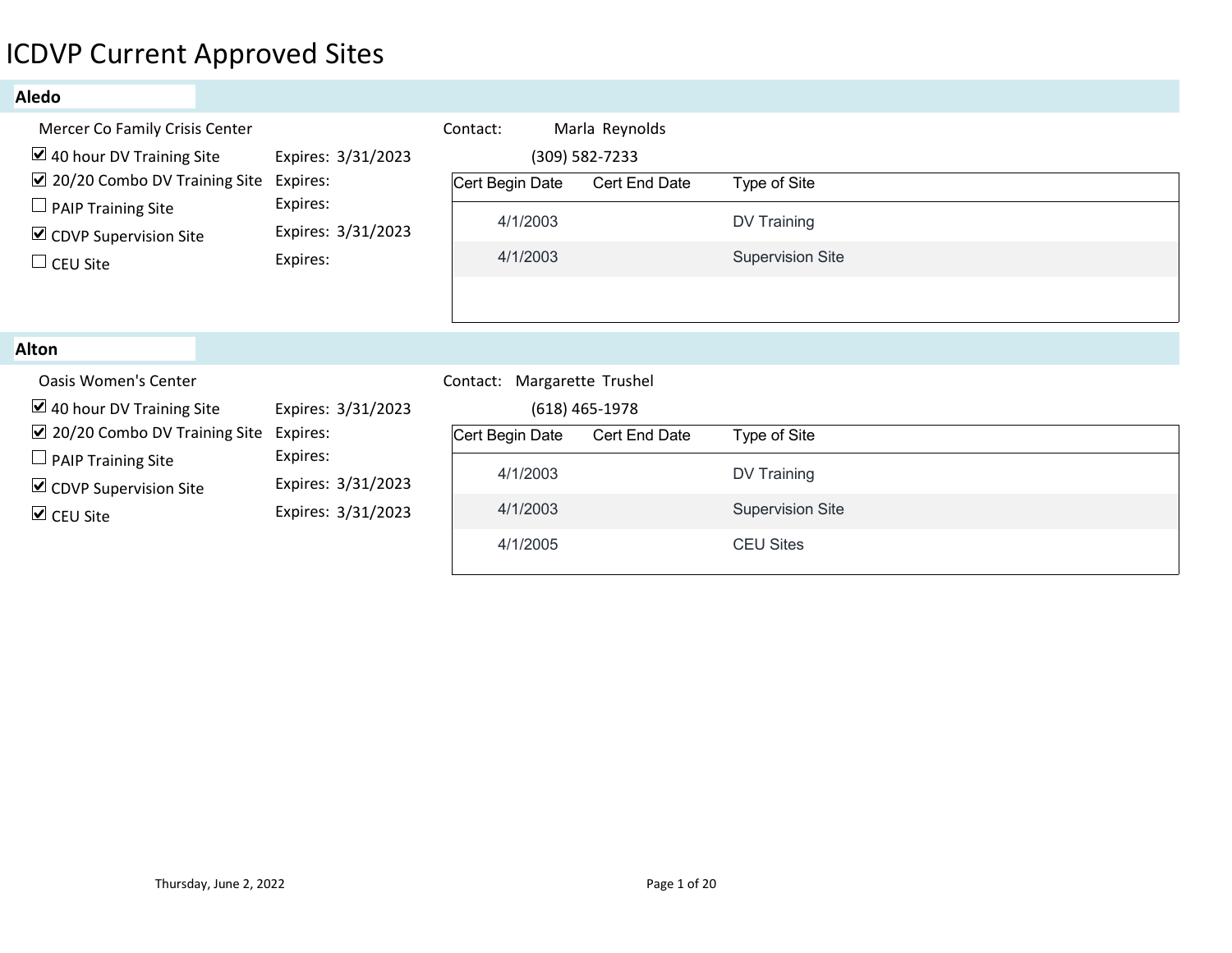#### Aurora

| <b>Aurora</b>                                                                                                           |                                                      |                                                                  |                               |                                                              |
|-------------------------------------------------------------------------------------------------------------------------|------------------------------------------------------|------------------------------------------------------------------|-------------------------------|--------------------------------------------------------------|
| <b>Family Couseling Service</b><br>$\Box$ 40 hour DV Training Site                                                      | Expires:                                             | Mary Ihnenfeld<br>Contact:<br>630-844-2662                       |                               |                                                              |
| $\Box$ 20/20 Combo DV Training Site<br>$\triangledown$ PAIP Training Site                                               | Expires:<br>Expires: 3/31/2024                       | Cert Begin Date                                                  | Type of Site<br>Cert End Date |                                                              |
| $\Box$ CDVP Supervision Site                                                                                            | Expires:                                             | 4/1/2020                                                         |                               | PAIP Training Site 12/04/20 - 03/01/21 certification suspend |
| <b>☑</b> CEU Site                                                                                                       | Expires: 3/31/2024                                   | 4/1/2020<br>3/1/2021                                             | <b>PAIP Training Site</b>     | CEU Sites 12/04/20 - 03/01/21 certification suspended        |
|                                                                                                                         |                                                      | 3/1/2021                                                         | <b>CEU Sites</b>              |                                                              |
| <b>Mutual Ground</b><br>$\triangleright$ 40 hour DV Training Site                                                       | Expires: 3/31/2023                                   | Rebecca Laudati<br>Contact:<br>(630) 733-9391                    |                               |                                                              |
| ☑ 20/20 Combo DV Training Site                                                                                          | Expires:                                             | Cert Begin Date                                                  | Type of Site<br>Cert End Date |                                                              |
| $\Box$ PAIP Training Site<br>$\triangleright$ CDVP Supervision Site                                                     | Expires:<br>Expires: 3/31/2023<br>Expires: 3/31/2023 | 4/1/2020                                                         | DV Training                   |                                                              |
| $\triangledown$ CEU Site                                                                                                |                                                      | 4/1/2001                                                         | <b>Supervision Site</b>       |                                                              |
|                                                                                                                         |                                                      | 4/1/2003                                                         | <b>CEU Sites</b>              |                                                              |
| <b>Belleville</b>                                                                                                       |                                                      |                                                                  |                               |                                                              |
| Violence Prevention Center of Southwestern IL<br>$\boxtimes$ 40 hour DV Training Site<br>☑ 20/20 Combo DV Training Site | Expires: 3/31/2023<br>Expires:                       | Contact:<br>Darlene Jones<br>$(618)$ 236-2531<br>Cert Begin Date | Cert End Date<br>Type of Site |                                                              |
| $\Box$ PAIP Training Site                                                                                               | Expires:                                             | 4/1/2001                                                         | DV Training                   |                                                              |
| $\triangleright$ CDVP Supervision Site                                                                                  | Expires: 3/31/2023                                   | 4/1/2001                                                         | Supervision Site              |                                                              |
| <b>☑</b> CEU Site                                                                                                       | Expires: 3/31/2023                                   | 4/1/2003                                                         |                               |                                                              |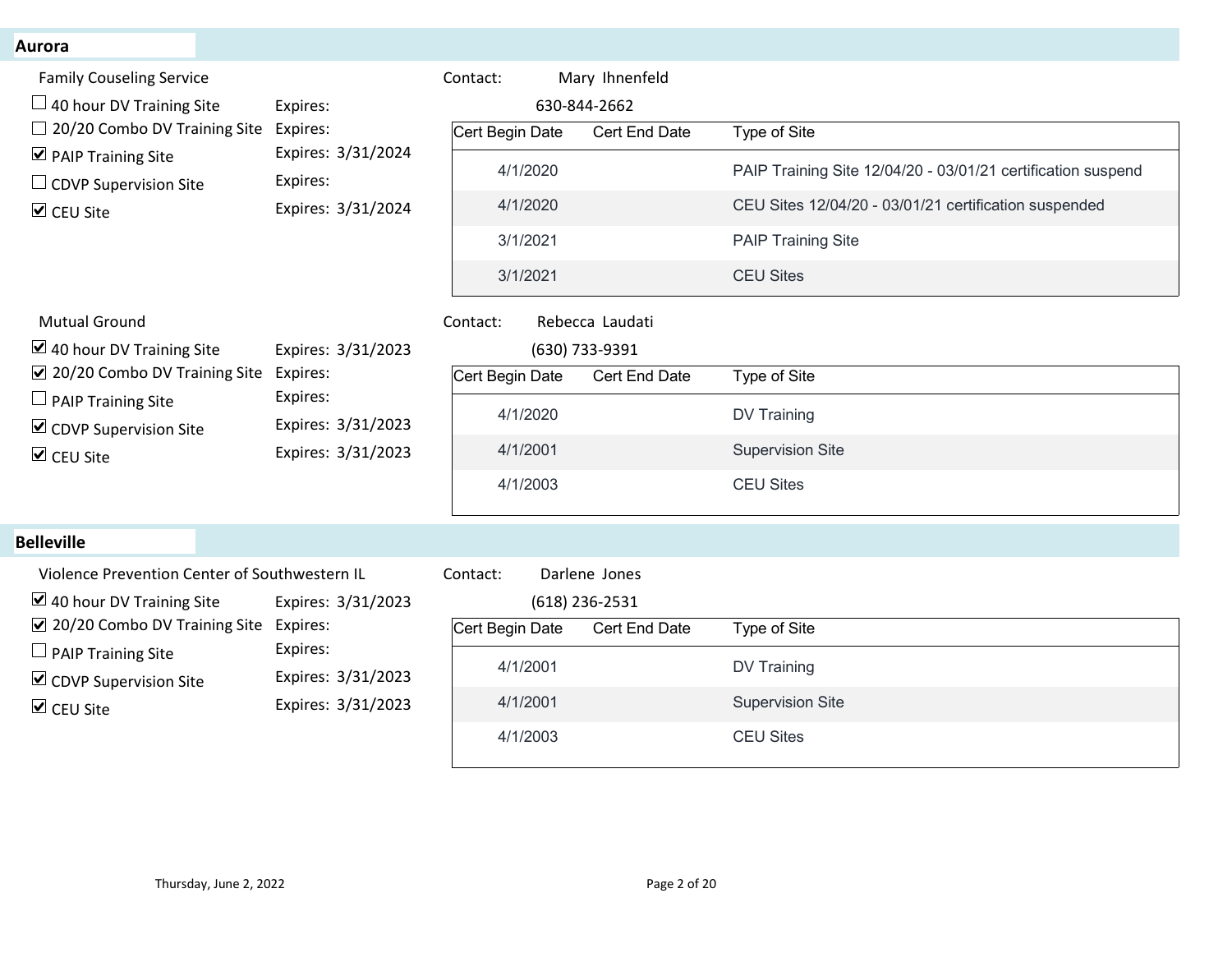## Bloomington

**Canton** 

| <b>Bloomington</b>                                                 |                                          |                               |                   |                         |  |
|--------------------------------------------------------------------|------------------------------------------|-------------------------------|-------------------|-------------------------|--|
| MCCA/Countering Domestic Violence                                  |                                          | Contact:                      | Michell Cervantes |                         |  |
| $\triangleright$ 40 hour DV Training Site                          | Expires: 3/31/2023                       |                               | (309) 834-9249    |                         |  |
| ☑ 20/20 Combo DV Training Site                                     | Expires:                                 | Cert Begin Date               | Cert End Date     | Type of Site            |  |
| $\Box$ PAIP Training Site                                          | Expires:                                 | 4/1/2001                      |                   | <b>DV Training</b>      |  |
| $\triangleright$ CDVP Supervision Site                             | Expires: 3/31/2023<br>Expires: 3/31/2023 | 4/1/2001                      |                   | <b>Supervision Site</b> |  |
| ☑ CEU Site                                                         |                                          | 4/1/2010                      |                   | <b>CEU Sites</b>        |  |
|                                                                    |                                          |                               |                   |                         |  |
| Cairo                                                              |                                          |                               |                   |                         |  |
| Cairo Women's Shelter                                              |                                          | Contact:                      | Jeannine Woods    |                         |  |
| $\vee$ 40 hour DV Training Site                                    | Expires: 3/31/2023                       |                               | $(618)734-4357$   |                         |  |
| ☑ 20/20 Combo DV Training Site                                     | Expires:<br>Expires:                     | Cert Begin Date Cert End Date |                   | Type of Site            |  |
| $\Box$ PAIP Training Site                                          | Expires: 3/31/2023                       | 4/1/2003                      |                   | <b>DV Training</b>      |  |
| $\triangleright$ CDVP Supervision Site<br>$\triangledown$ CEU Site | Expires: 3/31/2023                       | 4/1/2003                      |                   | <b>Supervision Site</b> |  |
|                                                                    |                                          | 4/1/2003                      |                   | <b>CEU Sites</b>        |  |
|                                                                    |                                          |                               |                   |                         |  |
| Canton                                                             |                                          |                               |                   |                         |  |
| Fulton-Mason Crisis Service                                        |                                          | Contact:                      | Phyllis Todd      |                         |  |
| $\triangleright$ 40 hour DV Training Site                          | Expires: 3/31/2023                       |                               | (309) 647-7487    |                         |  |
| $\Box$ 20/20 Combo DV Training Site                                | Expires:                                 | Cert Begin Date               | Cert End Date     | Type of Site            |  |
| $\Box$ PAIP Training Site                                          | Expires:                                 | 4/1/2020                      |                   | <b>DV Training</b>      |  |
| $\triangleright$ CDVP Supervision Site                             | Expires: 3/31/2023<br>Expires: 3/31/2023 | 4/1/2001                      |                   | <b>Supervision Site</b> |  |
| $\triangleright$ CEU Site                                          |                                          |                               |                   |                         |  |

| Cairo                                                                                                                                                                                                            |                                                                                        |                                                                                                                           |                                                                            |
|------------------------------------------------------------------------------------------------------------------------------------------------------------------------------------------------------------------|----------------------------------------------------------------------------------------|---------------------------------------------------------------------------------------------------------------------------|----------------------------------------------------------------------------|
| Cairo Women's Shelter<br>$\triangleright$ 40 hour DV Training Site<br>$\sqrt{2}$ 20/20 Combo DV Training Site<br>$\Box$ PAIP Training Site<br>$\triangleright$ CDVP Supervision Site<br>$\triangledown$ CEU Site | Expires: 3/31/2023<br>Expires:<br>Expires:<br>Expires: 3/31/2023<br>Expires: 3/31/2023 | Contact:<br>Jeannine Woods<br>$(618)734-4357$<br>Cert Begin Date<br>Cert End Date<br>4/1/2003<br>4/1/2003<br>4/1/2003     | Type of Site<br>DV Training<br><b>Supervision Site</b><br><b>CEU Sites</b> |
| <b>Canton</b>                                                                                                                                                                                                    |                                                                                        |                                                                                                                           |                                                                            |
| <b>Fulton-Mason Crisis Service</b><br>$\vee$ 40 hour DV Training Site<br>$\Box$ 20/20 Combo DV Training Site<br>$\Box$ PAIP Training Site<br>$\triangleright$ CDVP Supervision Site<br>$\triangledown$ CEU Site  | Expires: 3/31/2023<br>Expires:<br>Expires:<br>Expires: 3/31/2023<br>Expires: 3/31/2023 | Phyllis Todd<br>Contact:<br>(309) 647-7487<br>Cert Begin Date<br><b>Cert End Date</b><br>4/1/2020<br>4/1/2001<br>4/1/2004 | Type of Site<br>DV Training<br><b>Supervision Site</b><br><b>CEU Sites</b> |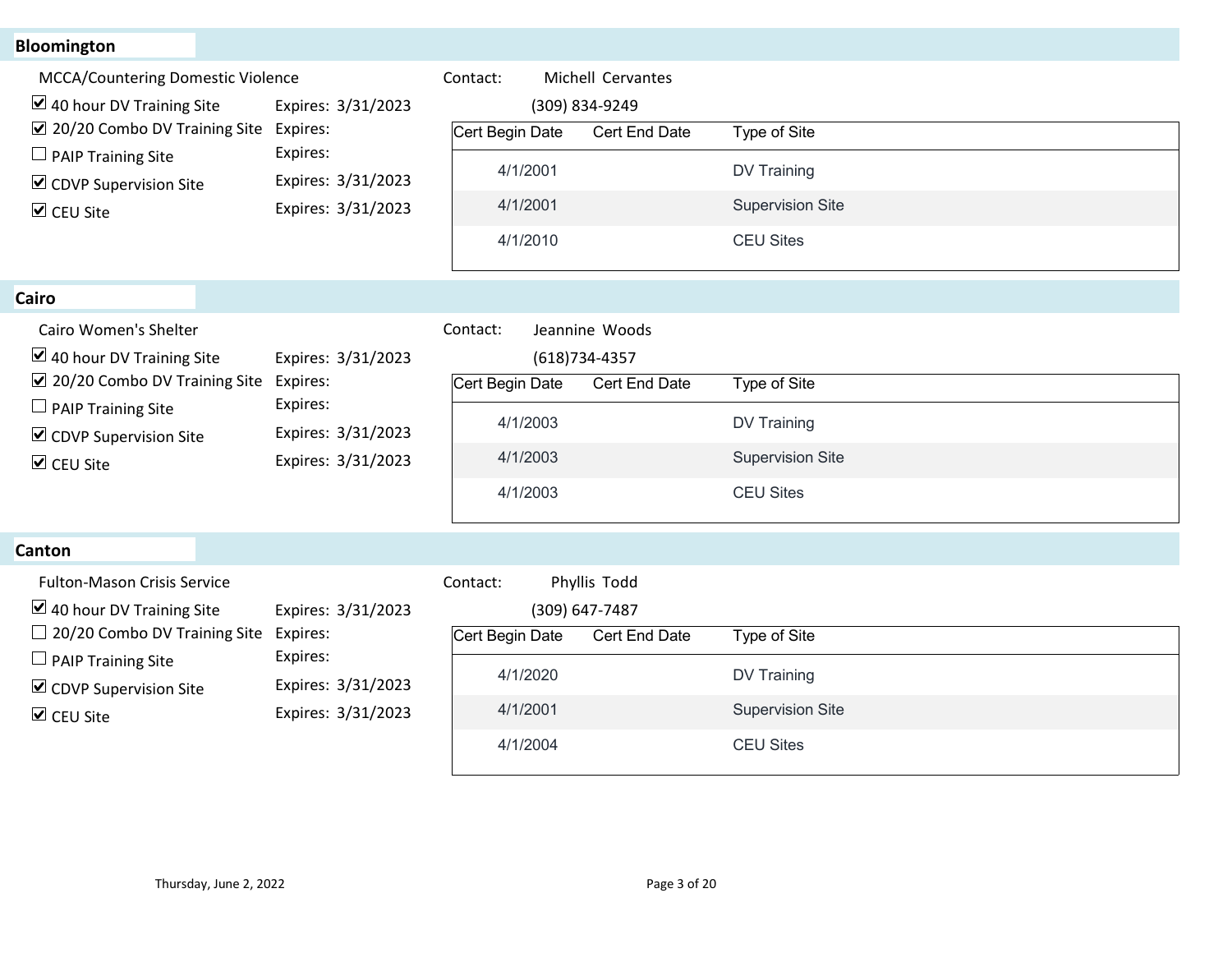| <b>Carbondale</b>                                                                                   |                                          |                 |                                 |  |                         |                         |  |
|-----------------------------------------------------------------------------------------------------|------------------------------------------|-----------------|---------------------------------|--|-------------------------|-------------------------|--|
| <b>Survivor Empowerment Center</b>                                                                  |                                          | Contact:        | Cathy McClanahan                |  |                         |                         |  |
| $\boxtimes$ 40 hour DV Training Site                                                                | Expires: 3/31/2024                       |                 | (618) 549-4807 X231             |  |                         |                         |  |
| $\Box$ 20/20 Combo DV Training Site                                                                 | Expires:<br>Expires:                     | Cert Begin Date | Cert End Date                   |  | Type of Site            |                         |  |
| $\Box$ PAIP Training Site<br>$\triangleright$ CDVP Supervision Site                                 | Expires: 9/30/2022<br>Expires: 3/31/2024 | 4/1/2001        |                                 |  | <b>DV Training</b>      |                         |  |
| $\triangledown$ CEU Site                                                                            |                                          |                 | 4/1/2003                        |  | 3/30/2005               | <b>Supervision Site</b> |  |
|                                                                                                     |                                          | 4/1/2016        |                                 |  | <b>CEU Sites</b>        |                         |  |
|                                                                                                     |                                          | 10/1/2018       |                                 |  | <b>Supervision Site</b> |                         |  |
| <b>Charleston</b>                                                                                   |                                          |                 |                                 |  |                         |                         |  |
| <b>HOPE of East Central Illinois</b>                                                                |                                          | Contact:        | Angie Hunt                      |  |                         |                         |  |
| $\blacktriangleright$ 40 hour DV Training Site<br>$\boxtimes$ 20/20 Combo DV Training Site Expires: | Expires: 3/31/2024                       | Cert Begin Date | (217) 348-5931<br>Cert End Date |  | Type of Site            |                         |  |
| $\Box$ PAIP Training Site                                                                           | Expires:                                 | 4/1/2001        |                                 |  | DV Training             |                         |  |
| $\triangleright$ CDVP Supervision Site                                                              | Expires: 3/31/2024                       |                 |                                 |  |                         |                         |  |
| $\triangledown$ CEU Site                                                                            | Expires: 9/30/2023                       | 4/1/2001        |                                 |  | <b>Supervision Site</b> |                         |  |
|                                                                                                     |                                          | 10/1/2013       |                                 |  | <b>CEU Sites</b>        |                         |  |
|                                                                                                     |                                          |                 |                                 |  |                         |                         |  |
|                                                                                                     |                                          |                 |                                 |  |                         |                         |  |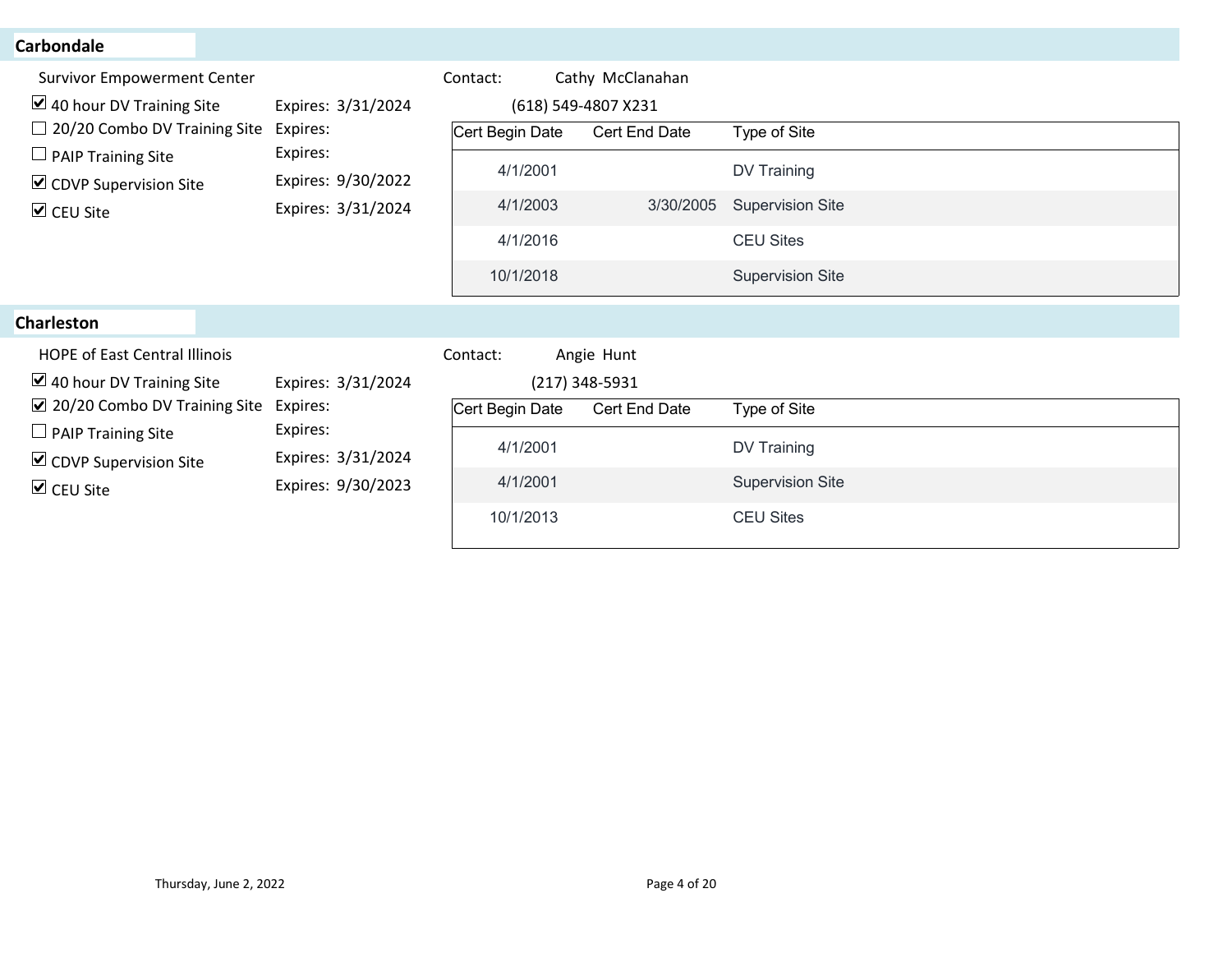# **Chicago**

| hicago <sup>-</sup>                                                          |                                          |                 |                |                           |  |
|------------------------------------------------------------------------------|------------------------------------------|-----------------|----------------|---------------------------|--|
| <b>Between Friends</b>                                                       |                                          | Contact:        | Susan Pieters  |                           |  |
| $\blacktriangleright$ 40 hour DV Training Site                               | Expires: 3/31/2023                       |                 | (773) 274-5232 |                           |  |
| $\vee$ 20/20 Combo DV Training Site                                          | Expires:                                 | Cert Begin Date | Cert End Date  | Type of Site              |  |
| $\Box$ PAIP Training Site                                                    | Expires:                                 | 4/1/2001        |                | DV Training               |  |
| $\triangleright$ CDVP Supervision Site                                       | Expires: 3/31/2023<br>Expires: 3/31/2023 | 4/1/2001        |                | <b>Supervision Site</b>   |  |
| $\triangledown$ CEU Site                                                     |                                          | 4/1/2010        |                | <b>CEU Sites</b>          |  |
|                                                                              |                                          |                 |                |                           |  |
| Casa Central                                                                 |                                          | Contact:        | Mary Reynolds  |                           |  |
| $\Box$ 40 hour DV Training Site                                              | Expires:                                 |                 | (773) 645-2417 |                           |  |
| $\Box$ 20/20 Combo DV Training Site<br>$\Box$ PAIP Training Site             | Expires:<br>Expires:                     | Cert Begin Date | Cert End Date  | Type of Site              |  |
| $\Box$ CDVP Supervision Site                                                 | Expires:                                 | 10/1/2014       |                | <b>CEU Sites</b>          |  |
| $\triangledown$ CEU Site                                                     | Expires: 9/30/2022                       |                 |                |                           |  |
|                                                                              |                                          |                 |                |                           |  |
|                                                                              |                                          | Contact:        | Linda Hart     |                           |  |
| Center for Advancing Domestic Peace, Inc.<br>$\Box$ 40 hour DV Training Site | Expires:                                 |                 | (312) 265-0206 |                           |  |
| $\Box$ 20/20 Combo DV Training Site                                          | Expires:                                 | Cert Begin Date | Cert End Date  | Type of Site              |  |
| $\triangleright$ PAIP Training Site                                          | Expires: 9/30/2022                       | 10/1/2012       |                | <b>PAIP Training Site</b> |  |
| $\Box$ CDVP Supervision Site                                                 | Expires:                                 |                 |                |                           |  |
| $\triangleright$ CEU Site                                                    | Expires: 3/31/2023                       | 4/1/2013        |                | <b>CEU Sites</b>          |  |
|                                                                              |                                          |                 |                |                           |  |
|                                                                              |                                          |                 |                |                           |  |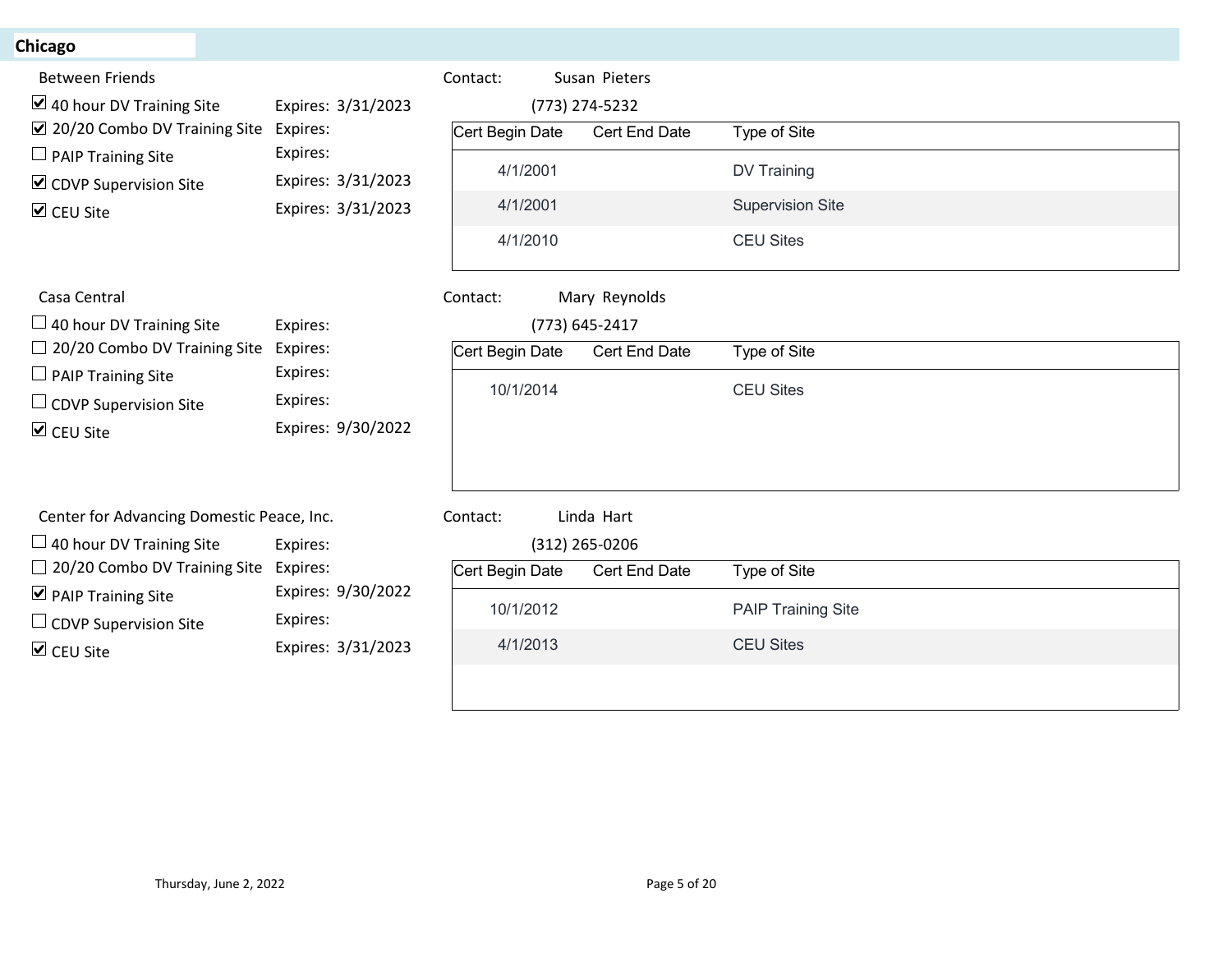| <b>Family Rescue</b>                                                        |                                          | Contact:        | Porche Mickle                   |                         |  |
|-----------------------------------------------------------------------------|------------------------------------------|-----------------|---------------------------------|-------------------------|--|
| $\triangleright$ 40 hour DV Training Site<br>☑ 20/20 Combo DV Training Site | Expires: 3/31/2024<br>Expires:           | Cert Begin Date | (773) 375-1918<br>Cert End Date | Type of Site            |  |
| $\Box$ PAIP Training Site                                                   | Expires:                                 | 4/1/2001        |                                 | DV Training             |  |
| $\triangleright$ CDVP Supervision Site<br>$\triangledown$ CEU Site          | Expires: 3/31/2024<br>Expires: 3/31/2024 | 4/1/2001        |                                 | <b>Supervision Site</b> |  |
|                                                                             |                                          | 4/1/2003        |                                 | <b>CEU Sites</b>        |  |
| <b>Metropolitan Family Services</b>                                         |                                          | Contact:        | Jennifer Jenks                  |                         |  |
| $\Box$ 40 hour DV Training Site                                             | Expires:                                 |                 | (773) 371-3728                  |                         |  |
| $\Box$ 20/20 Combo DV Training Site<br>$\Box$ PAIP Training Site            | Expires:<br>Expires:                     | Cert Begin Date | Cert End Date                   | Type of Site            |  |
| $\triangledown$ CDVP Supervision Site                                       | Expires: 3/31/2024                       | 4/1/2001        |                                 | <b>Supervision Site</b> |  |
| $\triangledown$ CEU Site                                                    | Expires: 3/31/2024                       | 4/1/2004        |                                 | <b>CEU Sites</b>        |  |
| Mujeres Latinas En Accion                                                   |                                          | Contact:        | Jimena Flores                   |                         |  |
| $\triangleright$ 40 hour DV Training Site                                   | Expires: 3/31/2023                       |                 | (773) 890-7676                  |                         |  |
| $\Box$ 20/20 Combo DV Training Site Expires:                                |                                          | Cert Begin Date | Cert End Date                   | Type of Site            |  |
| $\Box$ PAIP Training Site<br>$\triangleright$ CDVP Supervision Site         | Expires:<br>Expires: 3/31/2023           | 10/1/2002       |                                 | DV Training             |  |
| $\triangleright$ CEU Site                                                   | Expires: 3/31/2023                       | 4/1/2003        | 3/31/2019                       | <b>Supervision Site</b> |  |
|                                                                             |                                          | 4/1/2009        |                                 | <b>CEU Sites</b>        |  |
|                                                                             |                                          |                 |                                 |                         |  |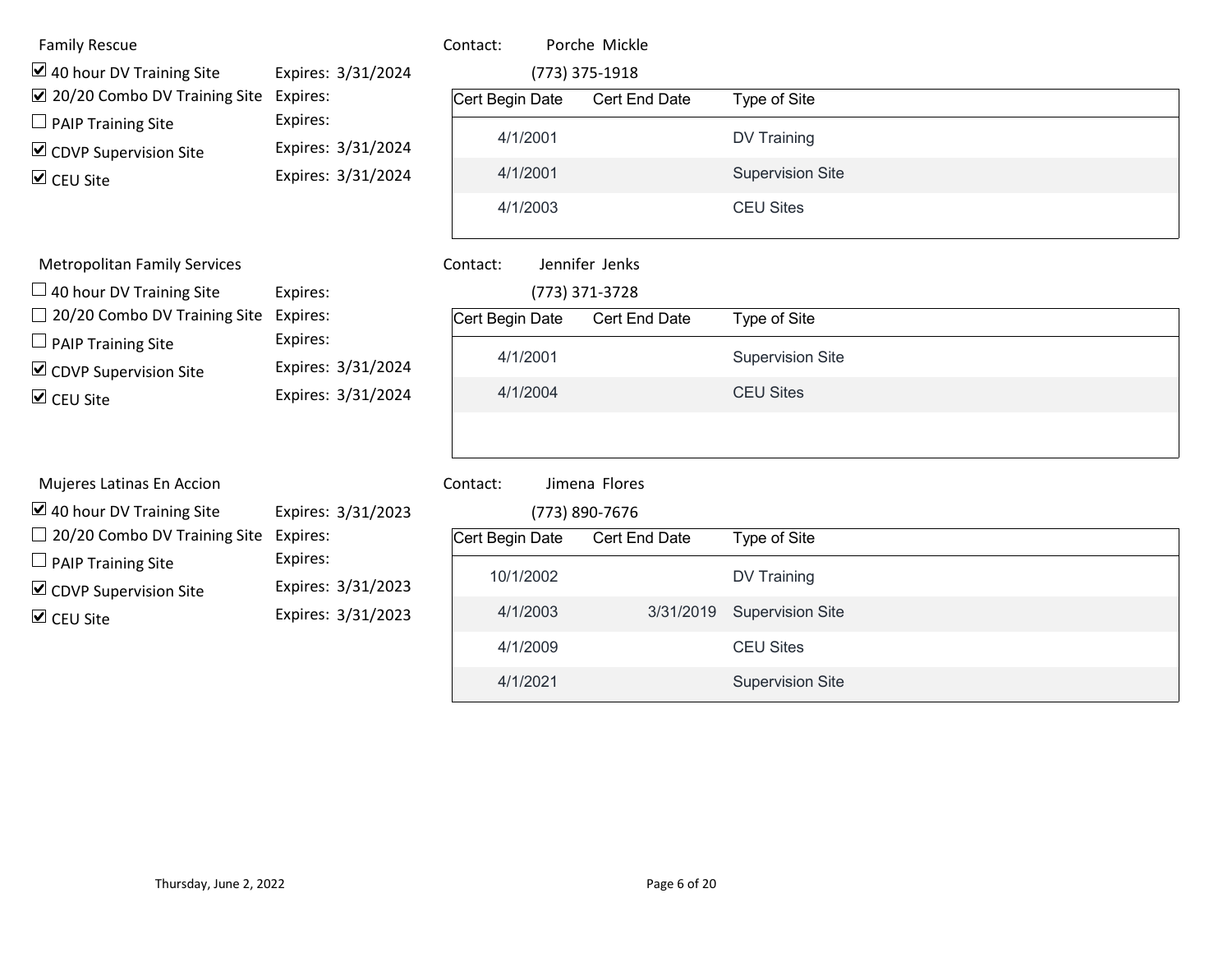| Neopolitan Lighthouse<br>$\triangleright$ 40 hour DV Training Site<br>☑ 20/20 Combo DV Training Site                                                                              | Expires: 3/31/2023<br>Expires:                                     | Contact:<br>Cert Begin Date             | Crystal Bass-White<br>(773) 638-0228<br>Cert End Date | Type of Site                            |
|-----------------------------------------------------------------------------------------------------------------------------------------------------------------------------------|--------------------------------------------------------------------|-----------------------------------------|-------------------------------------------------------|-----------------------------------------|
| $\Box$ PAIP Training Site                                                                                                                                                         | Expires:                                                           | 4/1/2003                                |                                                       | <b>DV Training</b>                      |
| $\triangleright$ CDVP Supervision Site<br>$\Box$ CEU Site                                                                                                                         | Expires: 3/31/2023<br>Expires:                                     | 4/1/2003                                |                                                       | <b>Supervision Site</b>                 |
| <b>SHALVA</b><br>$\Box$ 40 hour DV Training Site<br>$\Box$ 20/20 Combo DV Training Site<br>$\Box$ PAIP Training Site<br>$\triangleright$ CDVP Supervision Site<br>$\Box$ CEU Site | Expires:<br>Expires:<br>Expires:<br>Expires: 3/31/2023<br>Expires: | Contact:<br>Cert Begin Date<br>4/1/2001 | Barbara Siegel<br>(773) 583-4673<br>Cert End Date     | Type of Site<br><b>Supervision Site</b> |
| The Network: Advocating Against Domestic Violence                                                                                                                                 |                                                                    | Contact:                                | Amanda Pyron                                          |                                         |
| $\triangleright$ 40 hour DV Training Site<br>$\Box$ 20/20 Combo DV Training Site                                                                                                  | Expires: 3/31/2022<br>Expires:                                     |                                         | (312) 527-0730                                        |                                         |
| $\Box$ PAIP Training Site                                                                                                                                                         | Expires:                                                           | Cert Begin Date                         | Cert End Date                                         | Type of Site                            |
| $\triangleright$ CDVP Supervision Site                                                                                                                                            | Expires: 3/31/2022                                                 | 4/1/2001                                |                                                       | <b>DV Training</b>                      |
| $\triangledown$ CEU Site                                                                                                                                                          | Expires: 3/31/2022                                                 | 4/1/2001                                |                                                       | <b>Supervision Site</b>                 |
|                                                                                                                                                                                   |                                                                    | 4/1/2001                                |                                                       | <b>CEU Sites</b>                        |
|                                                                                                                                                                                   |                                                                    |                                         |                                                       |                                         |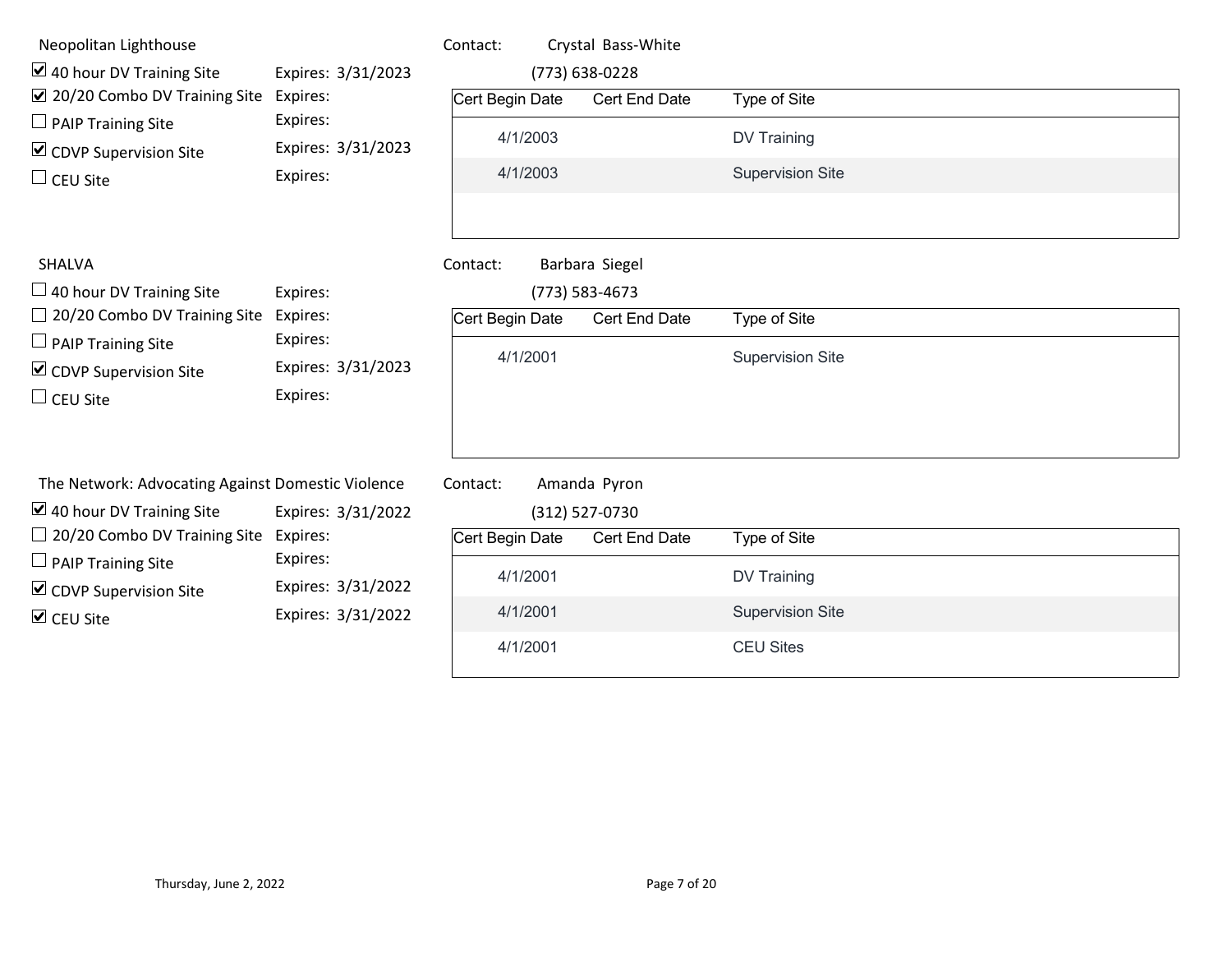| The Salvation Army<br>$\Box$ 40 hour DV Training Site                | Expires:                       | Contact:        | Kayleen Ruthberg<br>(773) 953-3694 |                           |  |
|----------------------------------------------------------------------|--------------------------------|-----------------|------------------------------------|---------------------------|--|
| $\Box$ 20/20 Combo DV Training Site                                  | Expires:                       | Cert Begin Date | Cert End Date                      | Type of Site              |  |
| $\Box$ PAIP Training Site<br>$\Box$ CDVP Supervision Site            | Expires: 3/31/2017<br>Expires: | 4/1/2009        |                                    | <b>CEU Sites</b>          |  |
| $\triangledown$ CEU Site                                             | Expires: 3/31/2023             | 4/1/2013        | 3/31/2017                          | <b>PAIP Training Site</b> |  |
|                                                                      |                                |                 |                                    |                           |  |
| <b>Chicago</b>                                                       |                                |                 |                                    |                           |  |
| Connections for Abused Women and their Children                      |                                | Contact:        | Megan Rosado                       |                           |  |
| $\triangleright$ 40 hour DV Training Site                            | Expires: 3/31/2023             |                 | (773) 489-9081                     |                           |  |
| ☑ 20/20 Combo DV Training Site Expires:<br>$\Box$ PAIP Training Site | Expires:                       | Cert Begin Date | Cert End Date                      | Type of Site              |  |
| $\triangleright$ CDVP Supervision Site                               | Expires: 3/31/2023             | 4/1/2001        |                                    | DV Training               |  |
| $\triangledown$ CEU Site                                             | Expires: 3/31/2023             | 4/1/2001        |                                    | <b>Supervision Site</b>   |  |
|                                                                      |                                | 4/1/2004        |                                    | <b>CEU Sites</b>          |  |
| <b>Danville</b>                                                      |                                |                 |                                    |                           |  |
| <b>Crosspoint Human Services</b>                                     |                                | Contact:        | Tawnya Morgan                      |                           |  |
| $\triangleright$ 40 hour DV Training Site                            | Expires: 3/31/2022             |                 | (217) 446 1217                     |                           |  |
| $\Box$ 20/20 Combo DV Training Site                                  | Expires:<br>Expires:           | Cert Begin Date | Cert End Date                      | Type of Site              |  |
| $\Box$ PAIP Training Site<br>$\triangleright$ CDVP Supervision Site  | Expires: 3/31/2022             | 4/1/2001        |                                    | DV Training               |  |
| $\Box$ CEU Site                                                      | Expires:                       | 4/1/2001        |                                    | <b>Supervision Site</b>   |  |
|                                                                      |                                |                 |                                    |                           |  |
|                                                                      |                                |                 |                                    |                           |  |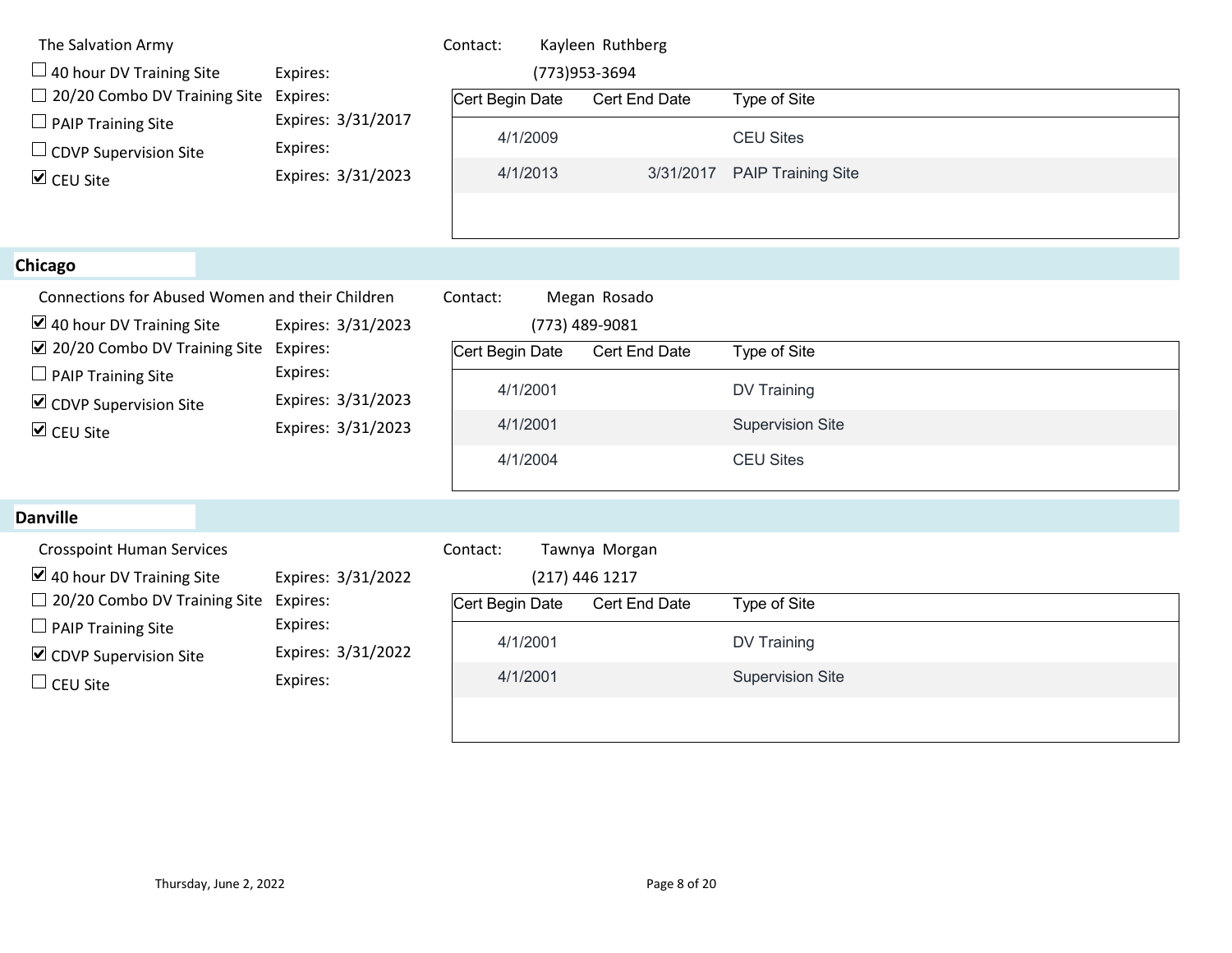| <b>Davenport</b>                               |                                          |                               |                  |                           |  |
|------------------------------------------------|------------------------------------------|-------------------------------|------------------|---------------------------|--|
| Family Resources, Inc.                         |                                          | Contact:                      | Robert Stone     |                           |  |
| $\triangleright$ 40 hour DV Training Site      | Expires: 3/31/2023                       |                               | 563) 468-2317    |                           |  |
| ☑ 20/20 Combo DV Training Site                 | Expires:                                 | Cert Begin Date               | Cert End Date    | Type of Site              |  |
| $\Box$ PAIP Training Site                      | Expires:<br>Expires: 3/31/2023           | 4/1/2001                      |                  | DV Training               |  |
| ☑ CDVP Supervision Site                        | Expires:                                 | 4/1/2001                      |                  | <b>Supervision Site</b>   |  |
| $\Box$ CEU Site                                |                                          |                               |                  |                           |  |
|                                                |                                          |                               |                  |                           |  |
| <b>Decatur</b>                                 |                                          |                               |                  |                           |  |
| Dove, Inc.                                     |                                          | Contact:                      | Teri Ducy        |                           |  |
| $\vee$ 40 hour DV Training Site                | Expires: 3/31/2023                       |                               | $(217)$ 428-6616 |                           |  |
| $\Box$ 20/20 Combo DV Training Site Expires:   |                                          | Cert Begin Date Cert End Date |                  | Type of Site              |  |
| $\Box$ PAIP Training Site                      | Expires:                                 | 4/1/2001                      |                  | DV Training               |  |
| $\triangleright$ CDVP Supervision Site         | Expires: 3/31/2023<br>Expires: 3/31/2023 | 4/1/2001                      |                  | <b>Supervision Site</b>   |  |
| $\triangledown$ CEU Site                       |                                          |                               |                  |                           |  |
|                                                |                                          | 4/1/2017                      |                  | <b>CEU Sites</b>          |  |
| <b>DeKalb</b>                                  |                                          |                               |                  |                           |  |
| Safe Passage                                   |                                          | Contact:                      | Becky Versluys   |                           |  |
| $\blacktriangleright$ 40 hour DV Training Site | Expires: 3/31/2023                       |                               | (815) 756-7930   |                           |  |
| ☑ 20/20 Combo DV Training Site                 | Expires:<br>Expires: 3/31/2024           | Cert Begin Date               | Cert End Date    | Type of Site              |  |
| $\triangleright$ PAIP Training Site            |                                          | 4/1/2001                      |                  | DV Training               |  |
| $\triangleright$ CDVP Supervision Site         | Expires: 3/31/2024<br>Expires: 3/31/2023 | 4/1/2009                      |                  | <b>Supervision Site</b>   |  |
| $\triangledown$ CEU Site                       |                                          |                               |                  |                           |  |
|                                                |                                          | 4/1/2004                      |                  | <b>CEU Sites</b>          |  |
|                                                |                                          | 4/1/2014                      | 3/31/2016        | <b>PAIP Training Site</b> |  |
|                                                |                                          | 4/1/2018                      | 3/31/2020        | <b>PAIP Training Site</b> |  |
|                                                |                                          |                               |                  |                           |  |

#### DeKalb

| $\Box$ PAIP Training Site<br>$\triangleright$ CDVP Supervision Site<br>$\triangleright$ CEU Site                                                                                                                   | Expires:<br>Expires: 3/31/2023<br>Expires: 3/31/2023                                             | 4/1/2001<br>4/1/2001<br>4/1/2017                                                        |                                                                             | <b>DV Training</b><br><b>Supervision Site</b><br><b>CEU Sites</b>                                                                    |
|--------------------------------------------------------------------------------------------------------------------------------------------------------------------------------------------------------------------|--------------------------------------------------------------------------------------------------|-----------------------------------------------------------------------------------------|-----------------------------------------------------------------------------|--------------------------------------------------------------------------------------------------------------------------------------|
| <b>DeKalb</b>                                                                                                                                                                                                      |                                                                                                  |                                                                                         |                                                                             |                                                                                                                                      |
| Safe Passage<br>$\triangleright$ 40 hour DV Training Site<br>$\sqrt{2}$ 20/20 Combo DV Training Site<br>$\triangleright$ PAIP Training Site<br>$\triangleright$ CDVP Supervision Site<br>$\triangleright$ CEU Site | Expires: 3/31/2023<br>Expires:<br>Expires: 3/31/2024<br>Expires: 3/31/2024<br>Expires: 3/31/2023 | Contact:<br>Cert Begin Date<br>4/1/2001<br>4/1/2009<br>4/1/2004<br>4/1/2014<br>4/1/2018 | Becky Versluys<br>(815) 756-7930<br>Cert End Date<br>3/31/2016<br>3/31/2020 | Type of Site<br>DV Training<br><b>Supervision Site</b><br><b>CEU Sites</b><br><b>PAIP Training Site</b><br><b>PAIP Training Site</b> |
| Thursday, June 2, 2022                                                                                                                                                                                             |                                                                                                  |                                                                                         | Page 9 of 20                                                                |                                                                                                                                      |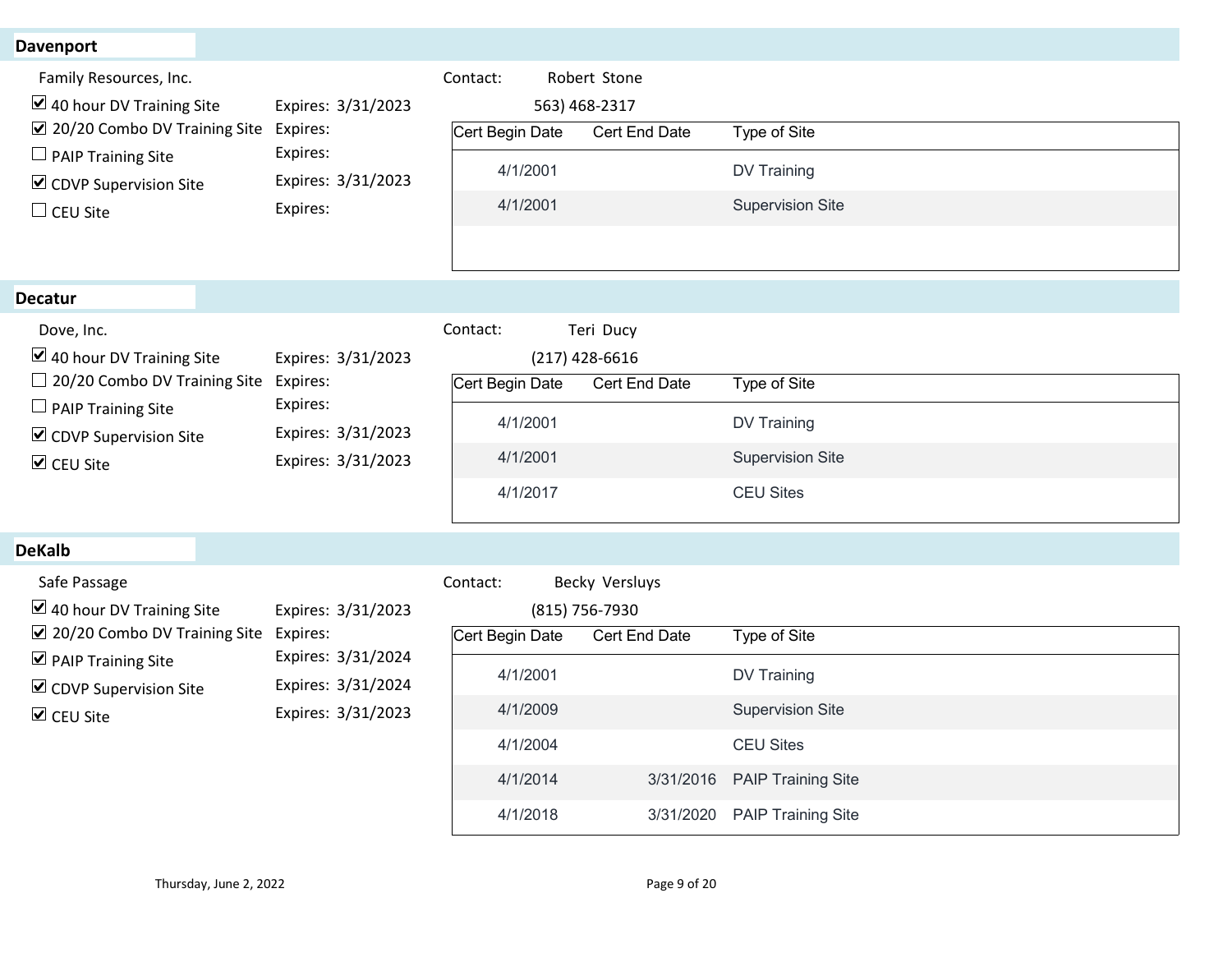| <b>Des Plaines</b><br>Life Span<br>Contact:<br>Laura Valiukenas<br>$\boxtimes$ 40 hour DV Training Site<br>Expires: 3/31/2023<br>(847) 824-0382<br>□ 20/20 Combo DV Training Site<br>Expires:<br>Cert Begin Date<br>Type of Site<br>Cert End Date<br>Expires:<br>$\Box$ PAIP Training Site<br>4/1/2003<br>DV Training<br>Expires: 3/31/2023<br>$\triangleright$ CDVP Supervision Site<br>4/1/2003<br><b>Supervision Site</b><br>Expires: 3/31/2023<br><b>☑</b> CEU Site<br><b>CEU Sites</b><br>4/1/2004<br>Oakton Community College (Non DV Program)<br>Contact:<br>Marc Battista<br>$\Box$ 40 hour DV Training Site<br>Expires:<br>(847) 635-1423<br>$\Box$ 20/20 Combo DV Training Site<br>Expires:<br>Cert Begin Date<br>Cert End Date<br>Type of Site<br>Expires:<br>$\Box$ PAIP Training Site<br>10/1/2014<br><b>CEU Sites</b><br>Expires:<br>$\Box$ CDVP Supervision Site<br>*Renewed on an annual basis<br>Expires: 9/30/2022<br>$\triangledown$ CEU Site<br><b>Elgin</b><br><b>Community Crisis Center</b><br>Maureen Manning<br>Contact:<br>$\triangleright$ 40 hour DV Training Site<br>Expires: 3/31/2023<br>(847) 697 2380<br>☑ 20/20 Combo DV Training Site<br>Expires:<br>Cert Begin Date<br>Type of Site<br>Cert End Date<br>Expires: 3/31/2023<br>$\triangleright$ PAIP Training Site<br>4/1/2001<br><b>DV Training</b><br>Expires: 3/31/2023<br>$\triangleright$ CDVP Supervision Site<br><b>Supervision Site</b><br>4/1/2001<br>Expires: 3/31/2023<br>$\triangledown$ CEU Site |  |          |                  |
|--------------------------------------------------------------------------------------------------------------------------------------------------------------------------------------------------------------------------------------------------------------------------------------------------------------------------------------------------------------------------------------------------------------------------------------------------------------------------------------------------------------------------------------------------------------------------------------------------------------------------------------------------------------------------------------------------------------------------------------------------------------------------------------------------------------------------------------------------------------------------------------------------------------------------------------------------------------------------------------------------------------------------------------------------------------------------------------------------------------------------------------------------------------------------------------------------------------------------------------------------------------------------------------------------------------------------------------------------------------------------------------------------------------------------------------------------------------------------------------------------|--|----------|------------------|
|                                                                                                                                                                                                                                                                                                                                                                                                                                                                                                                                                                                                                                                                                                                                                                                                                                                                                                                                                                                                                                                                                                                                                                                                                                                                                                                                                                                                                                                                                                  |  |          |                  |
|                                                                                                                                                                                                                                                                                                                                                                                                                                                                                                                                                                                                                                                                                                                                                                                                                                                                                                                                                                                                                                                                                                                                                                                                                                                                                                                                                                                                                                                                                                  |  |          |                  |
|                                                                                                                                                                                                                                                                                                                                                                                                                                                                                                                                                                                                                                                                                                                                                                                                                                                                                                                                                                                                                                                                                                                                                                                                                                                                                                                                                                                                                                                                                                  |  |          |                  |
|                                                                                                                                                                                                                                                                                                                                                                                                                                                                                                                                                                                                                                                                                                                                                                                                                                                                                                                                                                                                                                                                                                                                                                                                                                                                                                                                                                                                                                                                                                  |  |          |                  |
|                                                                                                                                                                                                                                                                                                                                                                                                                                                                                                                                                                                                                                                                                                                                                                                                                                                                                                                                                                                                                                                                                                                                                                                                                                                                                                                                                                                                                                                                                                  |  |          |                  |
|                                                                                                                                                                                                                                                                                                                                                                                                                                                                                                                                                                                                                                                                                                                                                                                                                                                                                                                                                                                                                                                                                                                                                                                                                                                                                                                                                                                                                                                                                                  |  |          |                  |
|                                                                                                                                                                                                                                                                                                                                                                                                                                                                                                                                                                                                                                                                                                                                                                                                                                                                                                                                                                                                                                                                                                                                                                                                                                                                                                                                                                                                                                                                                                  |  |          |                  |
| <b>PAIP Training Site</b><br>4/1/2011                                                                                                                                                                                                                                                                                                                                                                                                                                                                                                                                                                                                                                                                                                                                                                                                                                                                                                                                                                                                                                                                                                                                                                                                                                                                                                                                                                                                                                                            |  | 4/1/2003 | <b>CEU Sites</b> |

# Elgin

| $\Box$ 40 hour DV Training Site                                                                                                                                                                                                     | Expires:                                                                                         |                                                                             | (847) 635-1423                                     |                                                                                                         |
|-------------------------------------------------------------------------------------------------------------------------------------------------------------------------------------------------------------------------------------|--------------------------------------------------------------------------------------------------|-----------------------------------------------------------------------------|----------------------------------------------------|---------------------------------------------------------------------------------------------------------|
| $\Box$ 20/20 Combo DV Training Site<br>$\Box$ PAIP Training Site<br>$\Box$ CDVP Supervision Site<br>$\triangleright$ CEU Site                                                                                                       | Expires:<br>Expires:<br>Expires:<br>Expires: 9/30/2022                                           | Cert Begin Date<br>10/1/2014                                                | Cert End Date                                      | Type of Site<br><b>CEU Sites</b><br>*Renewed on an annual basis                                         |
| <b>Elgin</b>                                                                                                                                                                                                                        |                                                                                                  |                                                                             |                                                    |                                                                                                         |
| <b>Community Crisis Center</b><br>$\vert \angle$ 40 hour DV Training Site<br>$\boxtimes$ 20/20 Combo DV Training Site<br>$\triangleright$ PAIP Training Site<br>$\triangleright$ CDVP Supervision Site<br>$\triangleright$ CEU Site | Expires: 3/31/2023<br>Expires:<br>Expires: 3/31/2023<br>Expires: 3/31/2023<br>Expires: 3/31/2023 | Contact:<br>Cert Begin Date<br>4/1/2001<br>4/1/2001<br>4/1/2003<br>4/1/2011 | Maureen Manning<br>(847) 697 2380<br>Cert End Date | Type of Site<br>DV Training<br><b>Supervision Site</b><br><b>CEU Sites</b><br><b>PAIP Training Site</b> |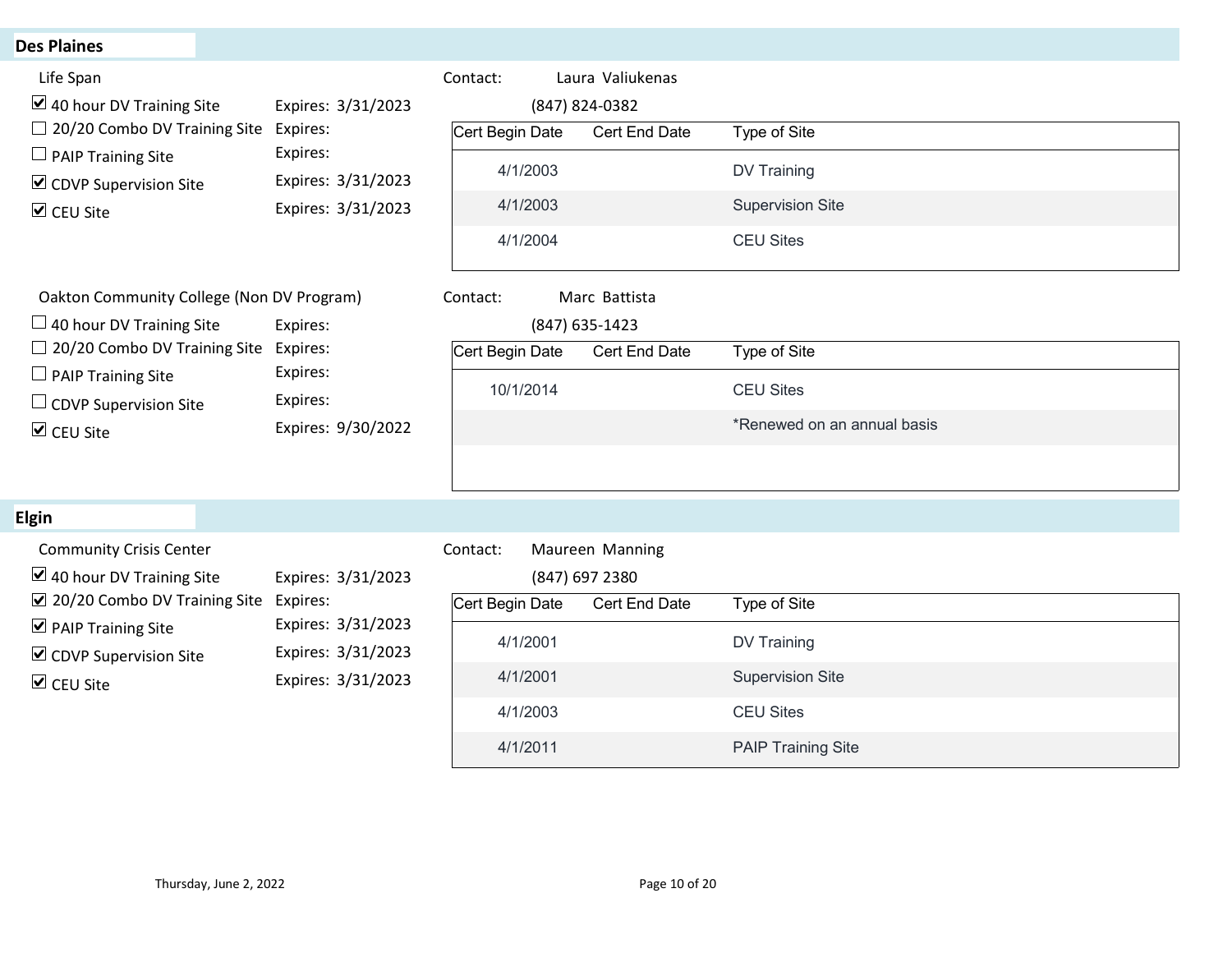| <b>Evanston</b>                                                                |                                |                                              |                           |  |
|--------------------------------------------------------------------------------|--------------------------------|----------------------------------------------|---------------------------|--|
| YWCA Evanston/North Shore<br>$\triangleright$ 40 hour DV Training Site         | Expires: 3/31/2023             | Rachelle Ellis<br>Contact:<br>(847) 864-8445 |                           |  |
| □ 20/20 Combo DV Training Site                                                 | Expires:                       | Cert Begin Date<br>Cert End Date             | Type of Site              |  |
| $\Box$ PAIP Training Site<br>☑ CDVP Supervision Site                           | Expires:<br>Expires: 3/31/2023 | 4/1/2001                                     | DV Training               |  |
| <b>▽</b> CEU Site                                                              | Expires: 3/31/2023             | 4/1/2001                                     | <b>Supervision Site</b>   |  |
|                                                                                |                                | 4/1/2003                                     | <b>CEU Sites</b>          |  |
| <b>Forest Park</b>                                                             |                                |                                              |                           |  |
| Sarah's Inn                                                                    |                                | Aniela Tyksinski<br>Contact:                 |                           |  |
| $\vee$ 40 hour DV Training Site<br>Expires: 3/31/2023                          | 708-556-2122                   |                                              |                           |  |
| ☑ 20/20 Combo DV Training Site Expires:<br>$\triangleright$ PAIP Training Site | Expires: 3/31/2023             | Cert Begin Date<br>Cert End Date             | Type of Site              |  |
| ☑ CDVP Supervision Site                                                        | Expires: 3/31/2023             | 4/1/2001                                     | <b>DV Training</b>        |  |
| $\triangledown$ CEU Site                                                       | Expires: 3/31/2023             | 4/1/2001                                     | <b>Supervision Site</b>   |  |
|                                                                                |                                | 4/1/2011                                     | <b>CEU Sites</b>          |  |
|                                                                                |                                | 4/1/2012                                     | <b>PAIP Training Site</b> |  |
| Galesburg                                                                      |                                |                                              |                           |  |
| Safe Harbor Family Crisis Center                                               |                                | Contact:<br>Kathleen Richardson              |                           |  |
| $\boxtimes$ 40 hour DV Training Site                                           | Expires: 3/31/2023             | (309) 343-7233                               |                           |  |
| ☑ 20/20 Combo DV Training Site<br>$\Box$ PAIP Training Site                    | Expires:<br>Expires:           | Cert Begin Date<br>Cert End Date             | Type of Site              |  |
| ☑ CDVP Supervision Site                                                        | Expires: 3/31/2023             | 4/1/2003                                     | DV Training               |  |
|                                                                                | Expires:                       | 4/1/2003                                     | <b>Supervision Site</b>   |  |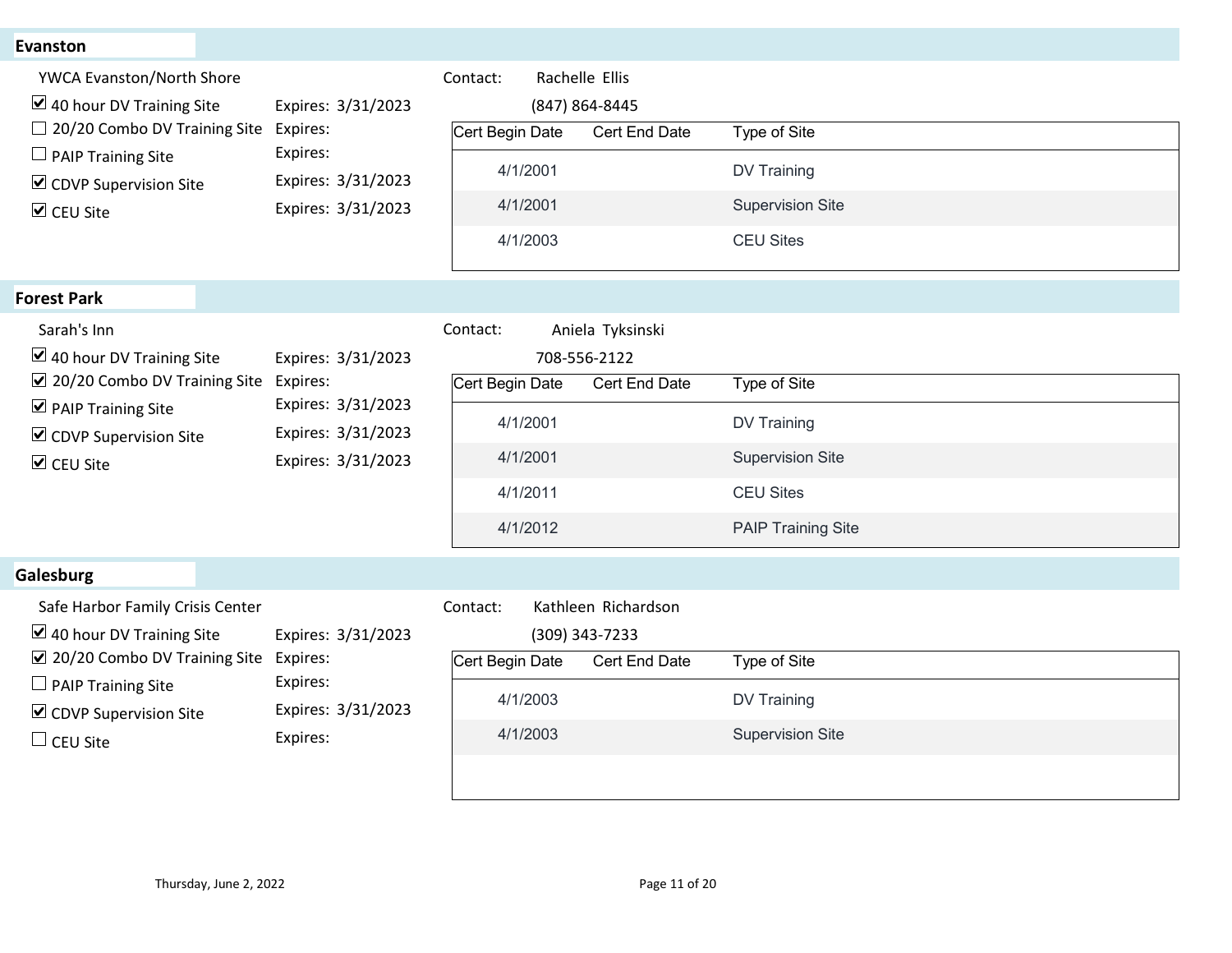## **Homewood**

| Homewood                                                              |                                          |                 |                        |                           |
|-----------------------------------------------------------------------|------------------------------------------|-----------------|------------------------|---------------------------|
| Anew: Building Beyond Violence & Abuse                                |                                          | Contact:        | Kerry Hill             |                           |
| $\boxtimes$ 40 hour DV Training Site                                  | Expires: 3/31/2023                       |                 | (708) 794 2140         |                           |
| ☑ 20/20 Combo DV Training Site<br>$\triangleright$ PAIP Training Site | Expires:<br>Expires: 3/31/2023           | Cert Begin Date | Cert End Date          | Type of Site              |
| $\triangleright$ CDVP Supervision Site                                | Expires: 3/31/2023                       | 4/1/2001        |                        | DV Training               |
| $\triangledown$ CEU Site                                              | Expires: 3/31/2023                       | 4/1/2001        |                        | <b>Supervision Site</b>   |
|                                                                       |                                          | 4/1/2001        |                        | <b>CEU Sites</b>          |
|                                                                       |                                          | 4/1/2011        |                        | <b>PAIP Training Site</b> |
| <b>Jacksonville</b>                                                   |                                          |                 |                        |                           |
| <b>Crisis Center Foundation</b>                                       |                                          | Contact:        | Dona Leanard           |                           |
| $\boxtimes$ 40 hour DV Training Site                                  | Expires: 3/31/2024                       |                 | (217) 243-4357         |                           |
| ☑ 20/20 Combo DV Training Site                                        | Expires:                                 | Cert Begin Date | Cert End Date          | Type of Site              |
| $\Box$ PAIP Training Site                                             | Expires:<br>Expires: 3/31/2024           | 4/1/2003        |                        | DV Training               |
| $\triangleright$ CDVP Supervision Site<br>$\Box$ CEU Site             | Expires:                                 | 4/1/2003        |                        | <b>Supervision Site</b>   |
|                                                                       |                                          |                 |                        |                           |
|                                                                       |                                          |                 |                        |                           |
| Joliet                                                                |                                          |                 |                        |                           |
| <b>Guardian Angel Community Services</b>                              |                                          | Contact:        | Melanie Skach          |                           |
| $\boxtimes$ 40 hour DV Training Site                                  | Expires: 3/31/2023                       |                 | 815-729-0930 Ext. 1436 |                           |
| ☑ 20/20 Combo DV Training Site                                        | Expires:                                 | Cert Begin Date | Cert End Date          | Type of Site              |
| $\Box$ PAIP Training Site                                             | Expires:                                 | 4/1/2001        |                        | DV Training               |
| $\triangleright$ CDVP Supervision Site                                | Expires: 3/31/2023<br>Expires: 3/31/2023 | 4/1/2001        |                        | <b>Supervision Site</b>   |
| $\triangledown$ CEU Site                                              |                                          |                 |                        | <b>CEU Sites</b>          |
|                                                                       |                                          | 4/1/2006        |                        |                           |

#### Joliet

| <b>Guardian Angel Community Services</b> |                    | Contact:        | Melanie Skach         |
|------------------------------------------|--------------------|-----------------|-----------------------|
| $\vee$ 40 hour DV Training Site          | Expires: 3/31/2023 |                 | 815-729-0930 Ext. 143 |
| $\sqrt{2}$ 20/20 Combo DV Training Site  | Expires:           | Cert Begin Date | Cert End I            |
| $\Box$ PAIP Training Site                | Expires:           |                 |                       |
| $\triangleright$ CDVP Supervision Site   | Expires: 3/31/2023 | 4/1/2001        |                       |
| $\triangleright$ CEU Site                | Expires: 3/31/2023 | 4/1/2001        |                       |
|                                          |                    |                 |                       |

|                | 815-729-0930 Ext. 1436 |                         |
|----------------|------------------------|-------------------------|
| ert Begin Date | Cert End Date          | Type of Site            |
| 4/1/2001       |                        | DV Training             |
| 4/1/2001       |                        | <b>Supervision Site</b> |
| 4/1/2006       |                        | <b>CEU Sites</b>        |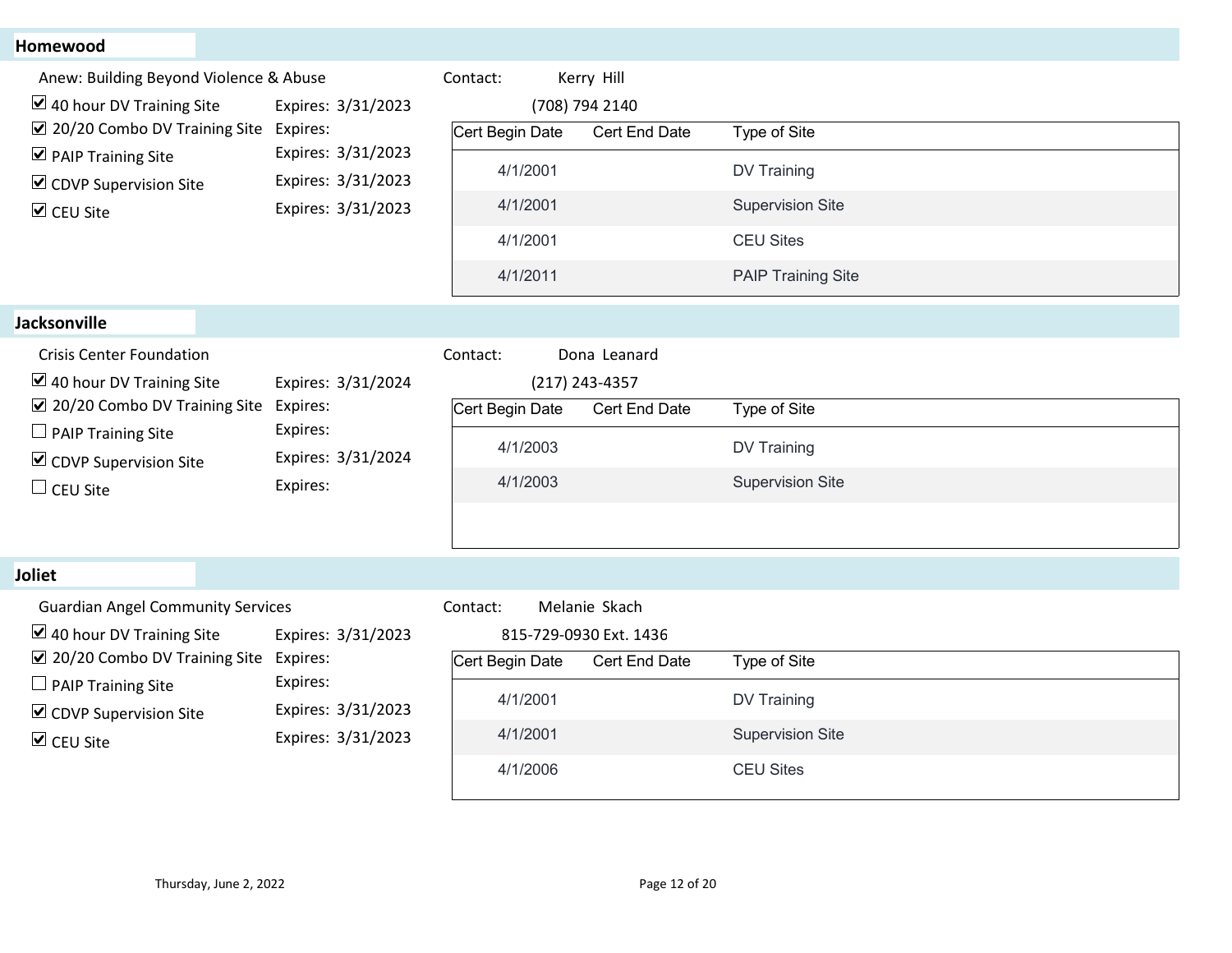| <b>Kankakee</b><br>KCCADV<br>Contact:<br>Jenny Schoenwetter<br>$\blacktriangleright$ 40 hour DV Training Site<br>Expires: 3/31/2024<br>(815) 932-5814<br>☑ 20/20 Combo DV Training Site<br>Expires:<br>Cert Begin Date<br>Type of Site<br>Cert End Date<br>Expires:<br>$\Box$ PAIP Training Site<br>4/1/2001<br>DV Training<br>Expires: 3/31/2024<br>☑ CDVP Supervision Site<br><b>Supervision Site</b><br>4/1/2001<br>Expires: 3/31/2011<br>$\Box$ CEU Site<br>4/1/2005<br><b>CEU Sites</b><br>3/31/2011<br>La Grange Park<br>Pillars<br>Contact:<br>Lauren Pagan<br>$\triangleright$ 40 hour DV Training Site<br>Expires: 3/31/2023<br>(708) 995-3690<br>☑ 20/20 Combo DV Training Site Expires:<br>Cert Begin Date Cert End Date<br>Type of Site<br>Expires:<br>$\Box$ PAIP Training Site<br><b>DV Training</b><br>4/1/2001<br>Expires: 3/31/2009<br>$\Box$ CDVP Supervision Site<br>4/1/2004<br><b>CEU Sites</b><br>Expires: 3/31/2015<br>$\Box$ CEU Site |  |
|---------------------------------------------------------------------------------------------------------------------------------------------------------------------------------------------------------------------------------------------------------------------------------------------------------------------------------------------------------------------------------------------------------------------------------------------------------------------------------------------------------------------------------------------------------------------------------------------------------------------------------------------------------------------------------------------------------------------------------------------------------------------------------------------------------------------------------------------------------------------------------------------------------------------------------------------------------------|--|
|                                                                                                                                                                                                                                                                                                                                                                                                                                                                                                                                                                                                                                                                                                                                                                                                                                                                                                                                                               |  |
|                                                                                                                                                                                                                                                                                                                                                                                                                                                                                                                                                                                                                                                                                                                                                                                                                                                                                                                                                               |  |
|                                                                                                                                                                                                                                                                                                                                                                                                                                                                                                                                                                                                                                                                                                                                                                                                                                                                                                                                                               |  |
|                                                                                                                                                                                                                                                                                                                                                                                                                                                                                                                                                                                                                                                                                                                                                                                                                                                                                                                                                               |  |
| <b>Macomb</b>                                                                                                                                                                                                                                                                                                                                                                                                                                                                                                                                                                                                                                                                                                                                                                                                                                                                                                                                                 |  |
| WIRC-CAA<br>Deborah Collins<br>Contact:<br>$\triangleright$ 40 hour DV Training Site<br>Expires: 3/31/2024<br>3098376622<br>☑ 20/20 Combo DV Training Site<br>Expires:<br>Cert Begin Date<br>Cert End Date<br>Type of Site<br>Expires:<br>$\Box$ PAIP Training Site<br><b>Supervision Site</b><br>10/14/2019<br>Expires: 3/31/2024<br>☑ CDVP Supervision Site<br>DV Training<br>10/14/2019<br>Expires:<br>$\Box$ CEU Site<br>4/1/2020<br><b>Supervision Site</b><br>DV Training<br>4/1/2020                                                                                                                                                                                                                                                                                                                                                                                                                                                                   |  |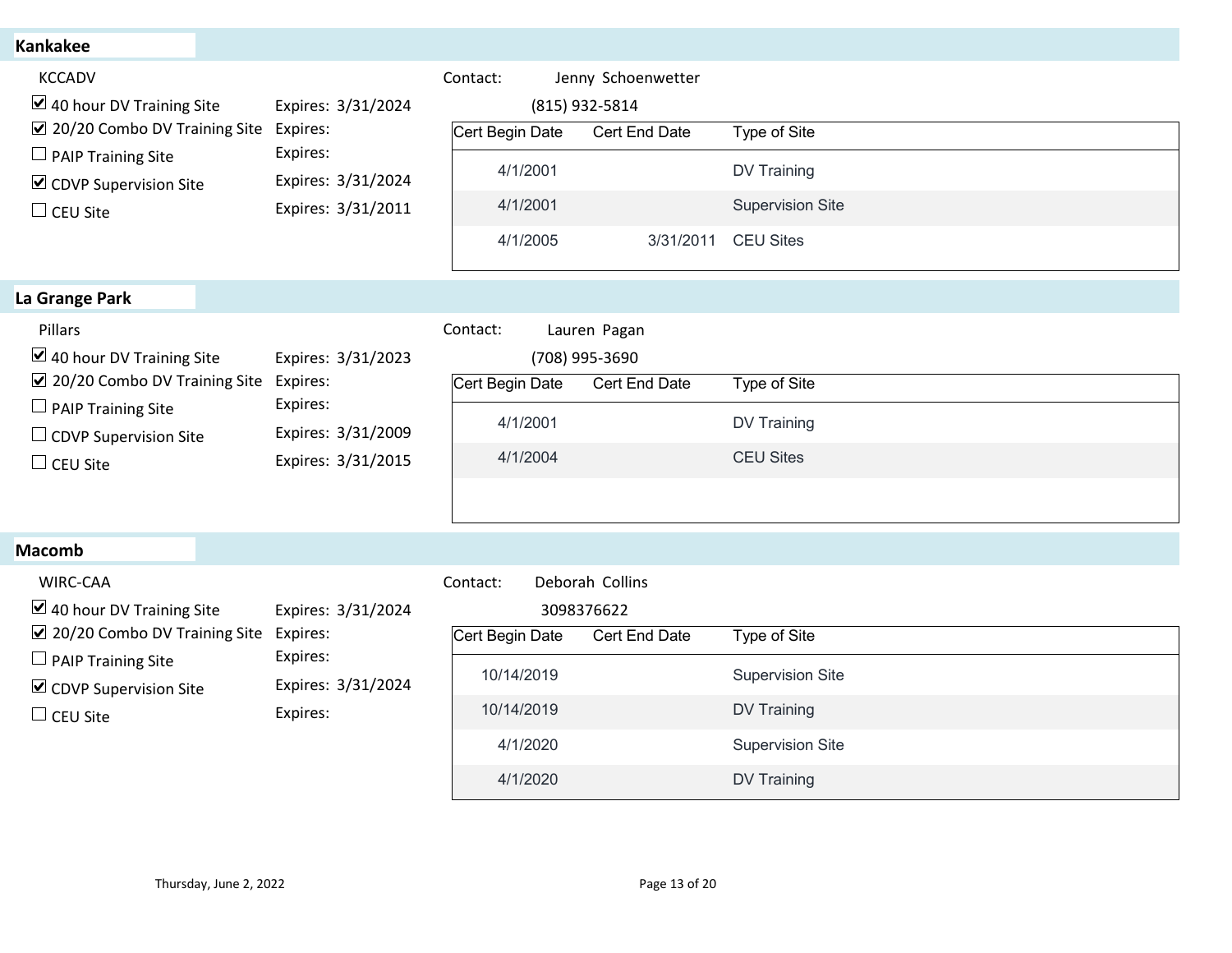| Olney                                                                  |                                |                                   |                  |                           |
|------------------------------------------------------------------------|--------------------------------|-----------------------------------|------------------|---------------------------|
| <b>Stopping Woman Abuse Now</b>                                        |                                | Contact:                          | Linda Warner     |                           |
| $\boxtimes$ 40 hour DV Training Site<br>☑ 20/20 Combo DV Training Site | Expires: 3/31/2023<br>Expires: | (618) 879-2214<br>Cert Begin Date | Cert End Date    | Type of Site              |
| $\triangleright$ PAIP Training Site                                    | Expires: 3/31/2023             |                                   |                  |                           |
| $\triangleright$ CDVP Supervision Site                                 | Expires: 3/31/2023             | 4/1/2001                          |                  | DV Training               |
| $\triangledown$ CEU Site                                               | Expires: 3/31/2023             | 4/1/2001                          |                  | <b>Supervision Site</b>   |
|                                                                        |                                | 4/1/2003                          |                  | <b>CEU Sites</b>          |
|                                                                        |                                | 4/1/2011                          |                  | <b>PAIP Training Site</b> |
| Palatine                                                               |                                |                                   |                  |                           |
| WINGS Program, Inc                                                     |                                | Bruna SRB<br>Contact:             |                  |                           |
| $\boxtimes$ 40 hour DV Training Site                                   | Expires: 3/31/2024             | (847) 519-7821 XT 218             |                  |                           |
| ☑ 20/20 Combo DV Training Site<br>$\Box$ PAIP Training Site            | Expires:<br>Expires:           | Cert Begin Date                   | Cert End Date    | Type of Site              |
| $\triangleright$ CDVP Supervision Site                                 | Expires: 3/31/2024             | 4/1/2020                          |                  | DV Training               |
| $\triangledown$ CEU Site                                               | Expires: 3/31/2024             | 3/1/2006                          |                  | <b>Supervision Site</b>   |
|                                                                        | 4/1/2010                       |                                   | <b>CEU Sites</b> |                           |
| Park Ridge                                                             |                                |                                   |                  |                           |
| Korean American Women In Need                                          |                                | Contact:                          | Heain Chung      |                           |
| $\blacktriangleright$ 40 hour DV Training Site                         | Expires: 3/31/2023             | (847) 299-1392                    |                  |                           |
| ☑ 20/20 Combo DV Training Site                                         | Expires:                       | Cert Begin Date                   | Cert End Date    | Type of Site              |
| $\Box$ PAIP Training Site                                              | Expires:<br>Expires: 3/31/2023 | 4/1/2001                          |                  | DV Training               |
| $\triangleright$ CDVP Supervision Site                                 | Expires:                       | 4/1/2001                          |                  | <b>Supervision Site</b>   |
| $\Box$ CEU Site                                                        |                                |                                   |                  |                           |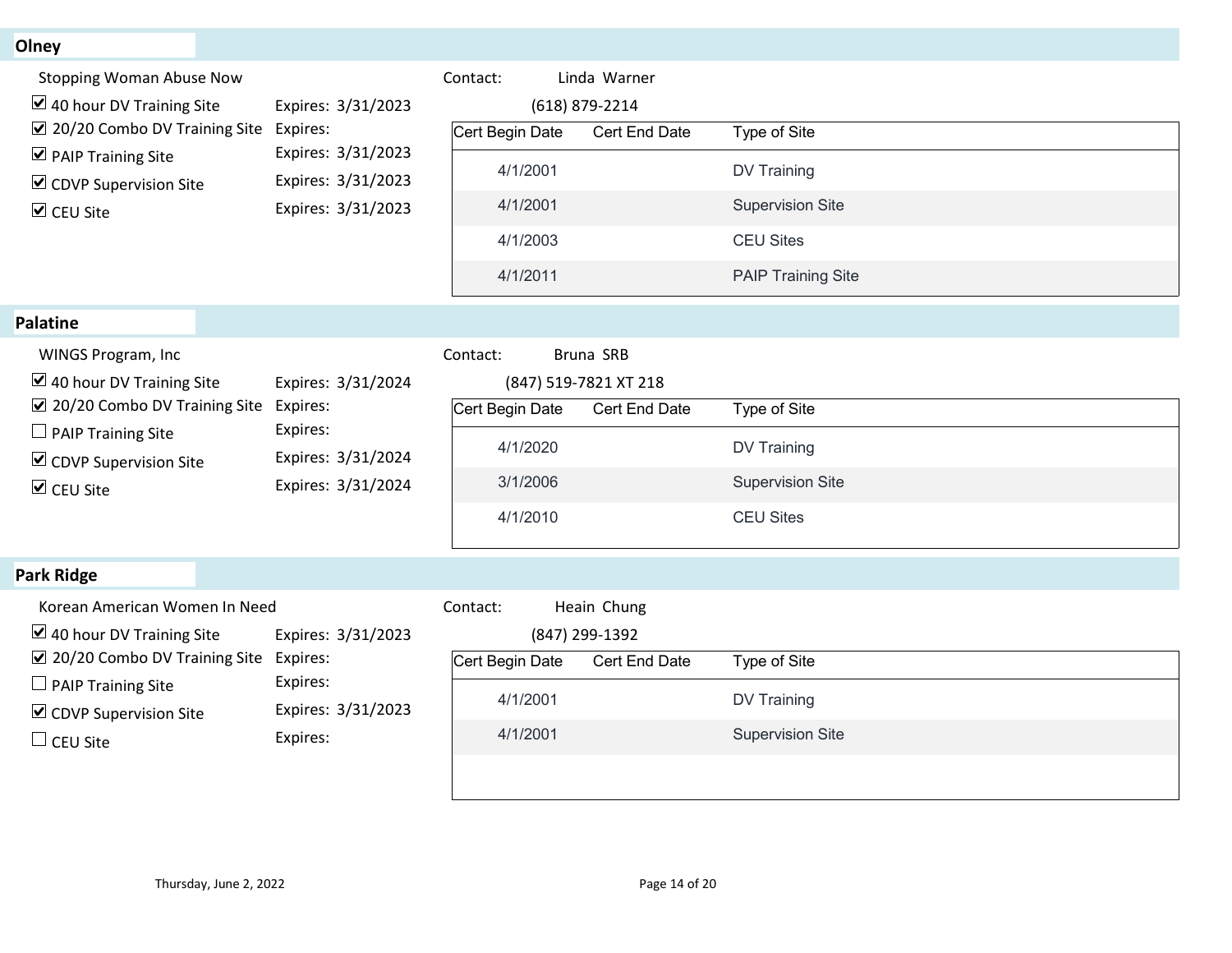| Peoria                                                                                            |                                |                 |                                 |                           |  |
|---------------------------------------------------------------------------------------------------|--------------------------------|-----------------|---------------------------------|---------------------------|--|
| Center for Prevention of Abuse                                                                    |                                | Contact:        | Carol Hennon                    |                           |  |
| $\triangleright$ 40 hour DV Training Site<br>☑ 20/20 Combo DV Training Site                       | Expires: 3/31/2023<br>Expires: | Cert Begin Date | (309) 698-2874<br>Cert End Date | Type of Site              |  |
| $\triangledown$ PAIP Training Site                                                                | Expires: 3/31/2023             | 4/1/2001        |                                 | DV Training               |  |
| $\triangleright$ CDVP Supervision Site                                                            | Expires: 3/31/2023             |                 |                                 |                           |  |
| <b>☑</b> CEU Site                                                                                 | Expires: 3/31/2023             | 4/1/2001        |                                 | <b>Supervision Site</b>   |  |
|                                                                                                   |                                | 4/1/2004        |                                 | <b>CEU Sites</b>          |  |
|                                                                                                   |                                | 4/1/2011        |                                 | <b>PAIP Training Site</b> |  |
| Princeton                                                                                         |                                |                 |                                 |                           |  |
| Freedom House                                                                                     |                                | Contact:        | Amber Killian                   |                           |  |
| $\triangleright$ 40 hour DV Training Site<br>$\boxed{\vee}$ 20/20 Combo DV Training Site Expires: | Expires: 3/31/2024             | Cert Begin Date | (815) 872-0087<br>Cert End Date | Type of Site              |  |
| $\Box$ PAIP Training Site                                                                         | Expires:                       |                 |                                 |                           |  |
| $\triangleright$ CDVP Supervision Site                                                            | Expires: 3/31/2024             | 4/1/2001        |                                 | <b>DV Training</b>        |  |
| $\triangledown$ CEU Site                                                                          | Expires: 3/31/2024             | 4/1/2001        |                                 | <b>Supervision Site</b>   |  |
|                                                                                                   |                                | 4/1/2012        |                                 | <b>CEU Sites</b>          |  |
| Quincy                                                                                            |                                |                 |                                 |                           |  |
| QUANADA                                                                                           |                                | Contact:        | Jennifer Vancil                 |                           |  |
| $\triangleright$ 40 hour DV Training Site                                                         | Expires: 3/31/2023             |                 | (217) 222-0069                  |                           |  |
| ☑ 20/20 Combo DV Training Site<br>$\Box$ PAIP Training Site                                       | Expires:<br>Expires:           | Cert Begin Date | Cert End Date                   | Type of Site              |  |
| ☑ CDVP Supervision Site                                                                           | Expires: 3/31/2023             | 4/1/2001        |                                 | <b>DV Training</b>        |  |
| $\triangledown$ CEU Site                                                                          | Expires: 3/31/2023             | 4/1/2001        |                                 | <b>Supervision Site</b>   |  |
|                                                                                                   |                                | 10/1/2006       |                                 | <b>CEU Sites</b>          |  |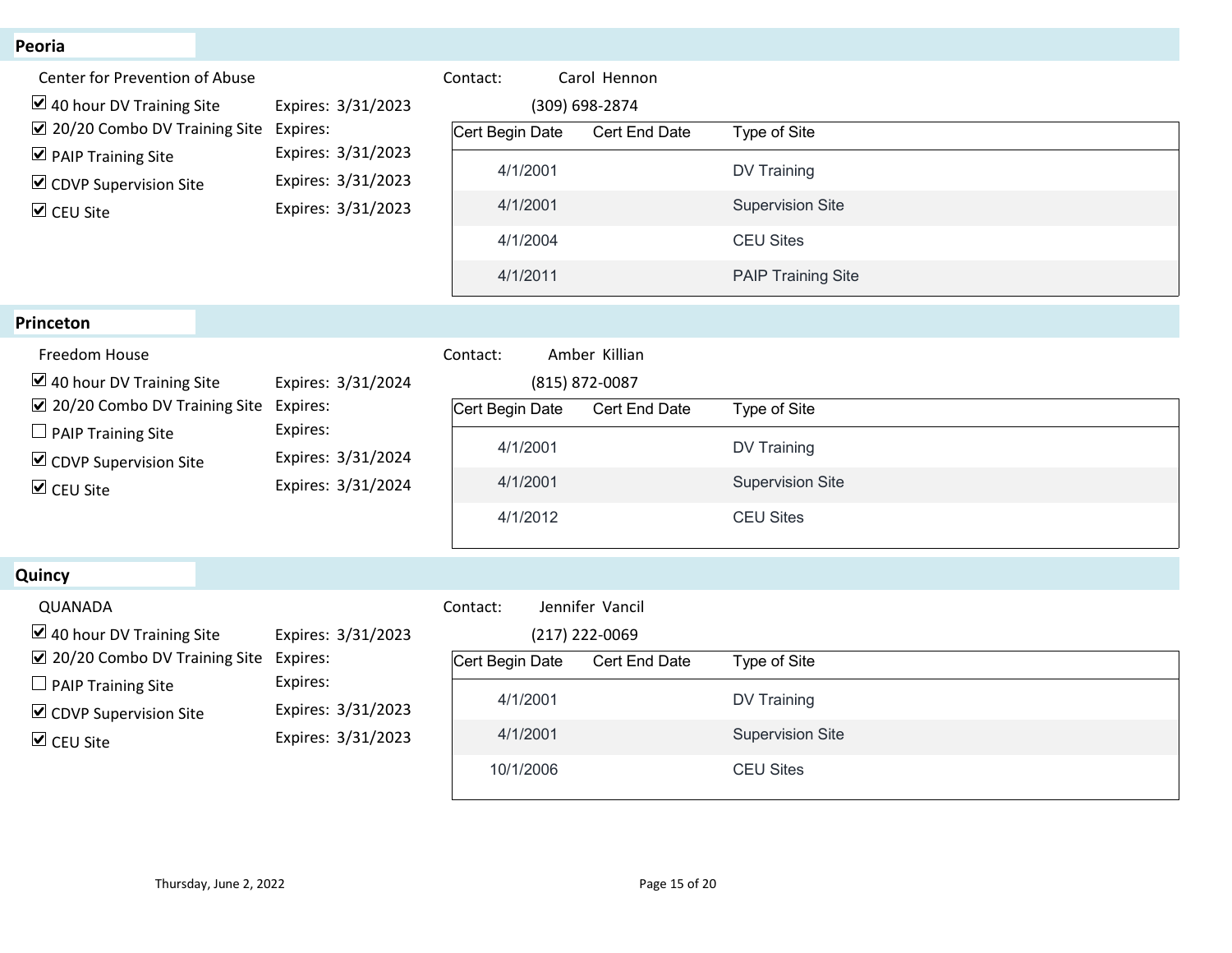| <b>Rochelle</b>                                                                                                                                                                                                    |                                                                              |                                                                 |                                                   |                                                                                   |
|--------------------------------------------------------------------------------------------------------------------------------------------------------------------------------------------------------------------|------------------------------------------------------------------------------|-----------------------------------------------------------------|---------------------------------------------------|-----------------------------------------------------------------------------------|
| HOPE of Ogle County<br>$\triangleright$ 40 hour DV Training Site<br>☑ 20/20 Combo DV Training Site<br>$\Box$ PAIP Training Site<br>$\triangleright$ CDVP Supervision Site<br>$\Box$ CEU Site                       | Expires: 3/31/2024<br>Expires:<br>Expires:<br>Expires: 3/31/2024<br>Expires: | Contact:<br>Cert Begin Date<br>4/1/2012<br>4/1/2016             | Ruth Carter<br>(815) 562-4323<br>Cert End Date    | Type of Site<br>DV Training<br><b>Supervision Site</b>                            |
| <b>Rockford</b>                                                                                                                                                                                                    |                                                                              |                                                                 |                                                   |                                                                                   |
| Remedies Renewing Lives<br>$\triangleright$ 40 hour DV Training Site<br>☑ 20/20 Combo DV Training Site Expires:<br>$\Box$ PAIP Training Site<br>$\triangleright$ CDVP Supervision Site<br>$\triangledown$ CEU Site | Expires: 3/31/2023<br>Expires:<br>Expires: 3/31/2023<br>Expires: 3/31/2023   | Contact:<br>Cert Begin Date<br>4/1/2001<br>4/1/2001<br>4/1/2003 | Becky Winstead<br>(815) 966-1285<br>Cert End Date | Type of Site<br><b>DV Training</b><br><b>Supervision Site</b><br><b>CEU Sites</b> |
| Romeoville                                                                                                                                                                                                         |                                                                              |                                                                 |                                                   |                                                                                   |
| Bridges to a New Day<br>$\triangleright$ 40 hour DV Training Site<br>☑ 20/20 Combo DV Training Site<br>$\Box$ PAIP Training Site<br>$\triangleright$ CDVP Supervision Site                                         | Expires: 3/31/2024<br>Expires:<br>Expires:<br>Expires: 3/31/2024             | Contact:<br>Cert Begin Date<br>4/1/2009                         | Karen Olalde<br>(815) 838-2690<br>Cert End Date   | Type of Site<br>DV Training                                                       |
| $\triangledown$ CEU Site                                                                                                                                                                                           | Expires: 3/31/2024                                                           | 10/1/2006                                                       |                                                   | <b>Supervision Site</b>                                                           |

#### Romeoville

| Rockford                                                                                                                                                                                                        |                                                                                        |                                                                                                                      |                                                                                   |  |
|-----------------------------------------------------------------------------------------------------------------------------------------------------------------------------------------------------------------|----------------------------------------------------------------------------------------|----------------------------------------------------------------------------------------------------------------------|-----------------------------------------------------------------------------------|--|
| Remedies Renewing Lives<br>$\vee$ 40 hour DV Training Site<br>☑ 20/20 Combo DV Training Site<br>$\Box$ PAIP Training Site<br>☑ CDVP Supervision Site<br>$\triangledown$ CEU Site                                | Expires: 3/31/2023<br>Expires:<br>Expires:<br>Expires: 3/31/2023<br>Expires: 3/31/2023 | Contact:<br>Becky Winstead<br>(815) 966-1285<br>Cert Begin Date<br>Cert End Date<br>4/1/2001<br>4/1/2001<br>4/1/2003 | Type of Site<br><b>DV Training</b><br><b>Supervision Site</b><br><b>CEU Sites</b> |  |
| Romeoville                                                                                                                                                                                                      |                                                                                        |                                                                                                                      |                                                                                   |  |
| Bridges to a New Day<br>$\triangleright$ 40 hour DV Training Site<br>$\sqrt{2}$ 20/20 Combo DV Training Site<br>$\Box$ PAIP Training Site<br>$\triangleright$ CDVP Supervision Site<br>$\triangledown$ CEU Site | Expires: 3/31/2024<br>Expires:<br>Expires:<br>Expires: 3/31/2024<br>Expires: 3/31/2024 | Karen Olalde<br>Contact:<br>(815) 838-2690<br>Cert Begin Date<br>Cert End Date<br>4/1/2009<br>10/1/2006<br>4/1/2009  | Type of Site<br>DV Training<br><b>Supervision Site</b><br><b>CEU Sites</b>        |  |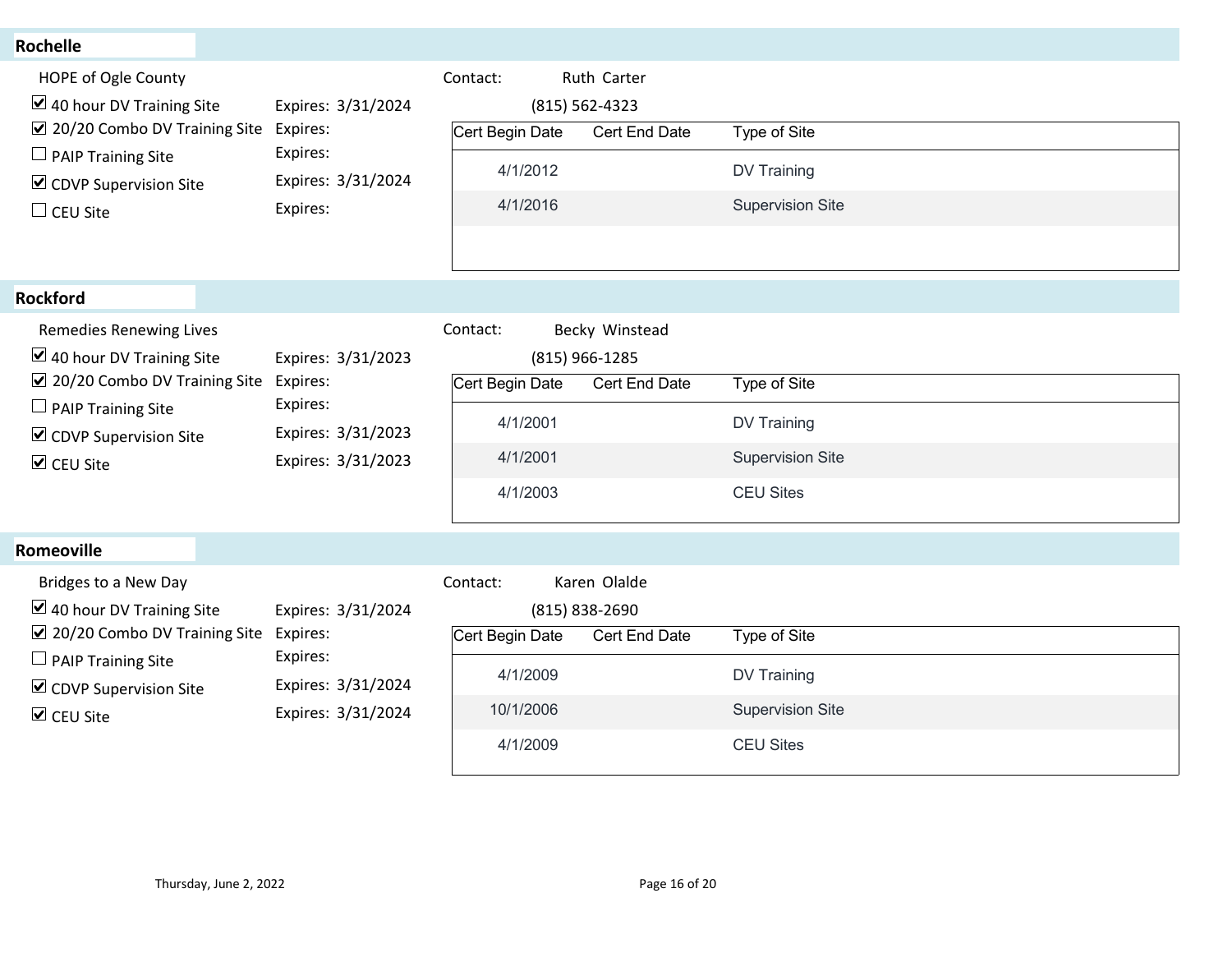| <b>Skokie</b>                                                              |                                          |                                                  |                           |
|----------------------------------------------------------------------------|------------------------------------------|--------------------------------------------------|---------------------------|
| <b>Behavioral Services Center</b>                                          |                                          | Eugene Isyanov<br>Contact:                       |                           |
| $\Box$ 40 hour DV Training Site                                            | Expires:                                 | (847) 673-8577                                   |                           |
| $\Box$ 20/20 Combo DV Training Site<br>$\triangleright$ PAIP Training Site | Expires:<br>Expires: 3/31/2024           | Cert Begin Date<br>Cert End Date                 | Type of Site              |
| $\Box$ CDVP Supervision Site                                               | Expires:                                 | 4/1/2010                                         | <b>CEU Sites</b>          |
| <b>▽</b> CEU Site                                                          | Expires: 3/31/2024                       | 4/1/2012                                         | <b>PAIP Training Site</b> |
|                                                                            |                                          |                                                  |                           |
| Springfield                                                                |                                          |                                                  |                           |
| <b>ICADV</b>                                                               |                                          | Emily Hinrichsen<br>Contact:                     |                           |
| $\vee$ 40 hour DV Training Site                                            | Expires: 3/31/2024                       | (217) 789-2830                                   |                           |
| ☑ 20/20 Combo DV Training Site Expires:                                    | Expires:                                 | Cert Begin Date<br><b>Cert End Date</b>          | Type of Site              |
| $\Box$ PAIP Training Site<br>$\Box$ CDVP Supervision Site                  | Expires:                                 | 4/1/2001                                         | <b>DV Training</b>        |
| $\triangledown$ CEU Site                                                   | Expires: 3/31/2024                       | 4/1/2002                                         | <b>CEU Sites</b>          |
|                                                                            |                                          |                                                  |                           |
|                                                                            |                                          |                                                  |                           |
| Sojourn Shelter & Services<br>$\triangleright$ 40 hour DV Training Site    | Expires: 3/31/2023                       | Laura Kresse<br>Contact:<br>(217) 726-5100 XT213 |                           |
| $\boxed{\vee}$ 20/20 Combo DV Training Site Expires:                       |                                          | Cert Begin Date<br>Cert End Date                 | Type of Site              |
| $\Box$ PAIP Training Site                                                  | Expires:                                 | 4/1/2001                                         | <b>DV Training</b>        |
| $\triangleright$ CDVP Supervision Site                                     | Expires: 3/31/2023<br>Expires: 3/31/2023 | 4/1/2001                                         | <b>Supervision Site</b>   |
| $\triangleright$ CEU Site                                                  |                                          | 4/1/2005                                         | <b>CEU Sites</b>          |
|                                                                            |                                          |                                                  |                           |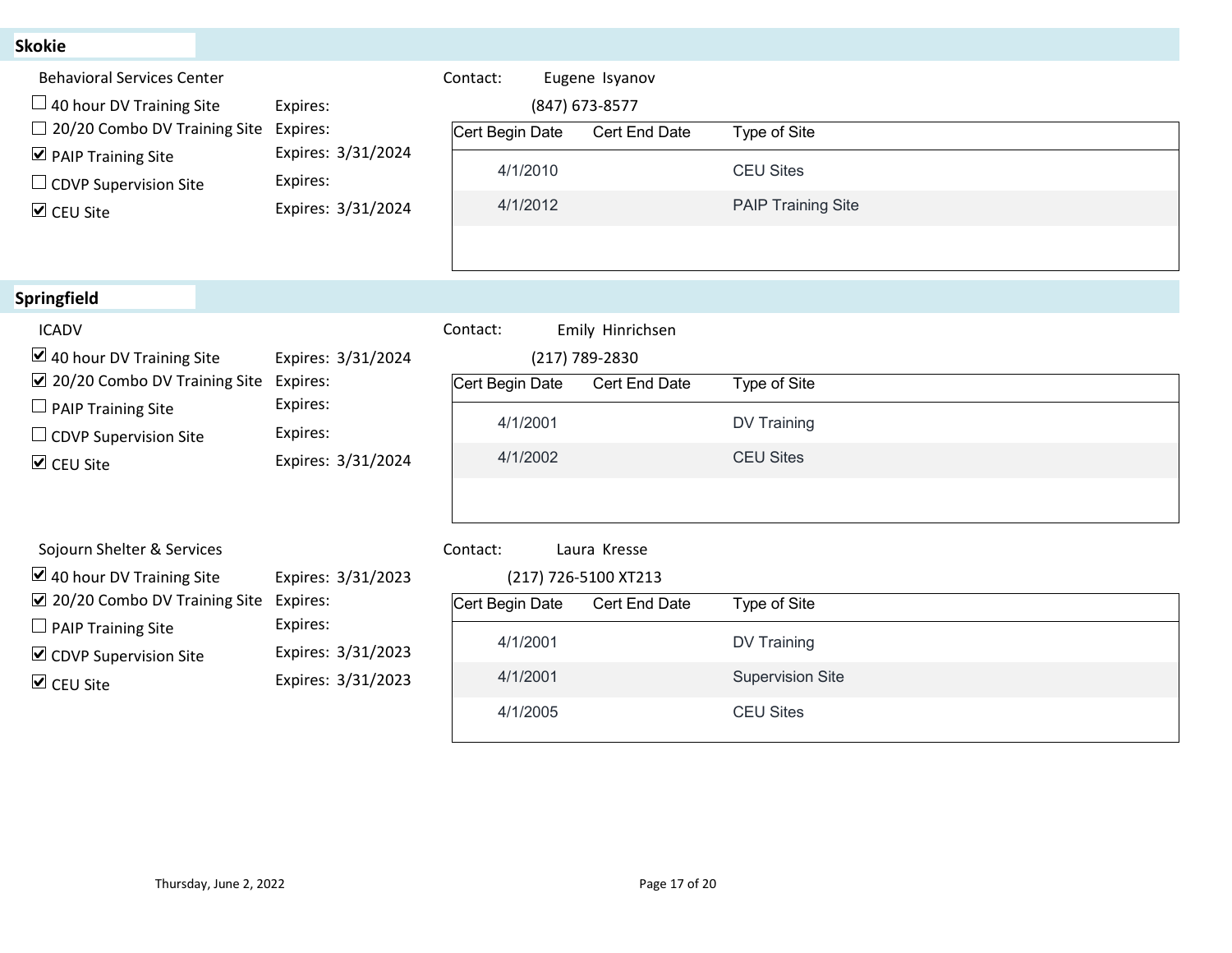| <b>Sterling</b>                                                                                            |                                          |                               |                                                           |                                             |
|------------------------------------------------------------------------------------------------------------|------------------------------------------|-------------------------------|-----------------------------------------------------------|---------------------------------------------|
| YWCA of the Sauk Valley<br>$\triangleright$ 40 hour DV Training Site                                       | Expires: 3/31/2024                       | Contact:                      | Jill Sander-McFalls<br>(815) 625-0333                     |                                             |
| ☑ 20/20 Combo DV Training Site<br>$\Box$ PAIP Training Site                                                | Expires:<br>Expires:                     | Cert Begin Date<br>7/1/2004   | Cert End Date                                             | Type of Site<br><b>DV Training</b>          |
| $\triangleright$ CDVP Supervision Site<br>$\triangledown$ CEU Site                                         | Expires: 3/31/2024<br>Expires: 3/31/2024 | 7/1/2004<br>7/1/2004          |                                                           | <b>Supervision Site</b><br><b>CEU Sites</b> |
|                                                                                                            |                                          |                               |                                                           |                                             |
| <b>Streator</b><br>Safe Journeys<br>$\vee$ 40 hour DV Training Site                                        | Expires: 3/31/2023                       | Contact:                      | Susan Bursztynsky<br>(815) 672 2353                       |                                             |
| ☑ 20/20 Combo DV Training Site                                                                             | Expires:<br>Expires:                     | Cert Begin Date Cert End Date |                                                           | Type of Site                                |
| $\Box$ PAIP Training Site<br>$\triangleright$ CDVP Supervision Site                                        | Expires: 3/31/2023                       | 4/1/2001                      |                                                           | DV Training                                 |
| $\triangledown$ CEU Site                                                                                   | Expires: 3/31/2023                       | 4/1/2001                      |                                                           | <b>Supervision Site</b>                     |
|                                                                                                            |                                          | 4/1/2005                      |                                                           | <b>CEU Sites</b>                            |
| <b>Tinley Park</b>                                                                                         |                                          |                               |                                                           |                                             |
| Crisis Center for South Suburbia<br>$\boxtimes$ 40 hour DV Training Site<br>☑ 20/20 Combo DV Training Site | Expires: 3/31/2023<br>Expires:           | Contact:<br>Cert Begin Date   | Megan McShane<br>(708) 429-7233 Ext. 143<br>Cert End Date | Type of Site                                |
| $\triangleright$ PAIP Training Site                                                                        | Expires: 9/30/2023                       | 4/1/2001                      |                                                           | <b>DV Training</b>                          |
| $\triangleright$ CDVP Supervision Site<br>$\triangledown$ CEU Site                                         | Expires: 3/31/2023<br>Expires: 3/31/2023 | 4/1/2001                      |                                                           | <b>Supervision Site</b>                     |
|                                                                                                            |                                          | 4/1/2011                      |                                                           | <b>CEU Sites</b>                            |

| Crisis Center for South Suburbia        |                    | Contact:        | Megan McShane           |                         |
|-----------------------------------------|--------------------|-----------------|-------------------------|-------------------------|
| $\vee$ 40 hour DV Training Site         | Expires: 3/31/2023 |                 | [708) 429-7233 Ext. 143 |                         |
| $\sqrt{2}$ 20/20 Combo DV Training Site | Expires:           | Cert Begin Date | <b>Cert End Date</b>    | Type of Site            |
| $\triangleright$ PAIP Training Site     | Expires: 9/30/2023 |                 |                         |                         |
| $\triangleright$ CDVP Supervision Site  | Expires: 3/31/2023 | 4/1/2001        |                         | DV Training             |
| $\triangleright$ CEU Site               | Expires: 3/31/2023 | 4/1/2001        |                         | <b>Supervision Site</b> |
|                                         |                    | A/1/2011        |                         | CELL Sites              |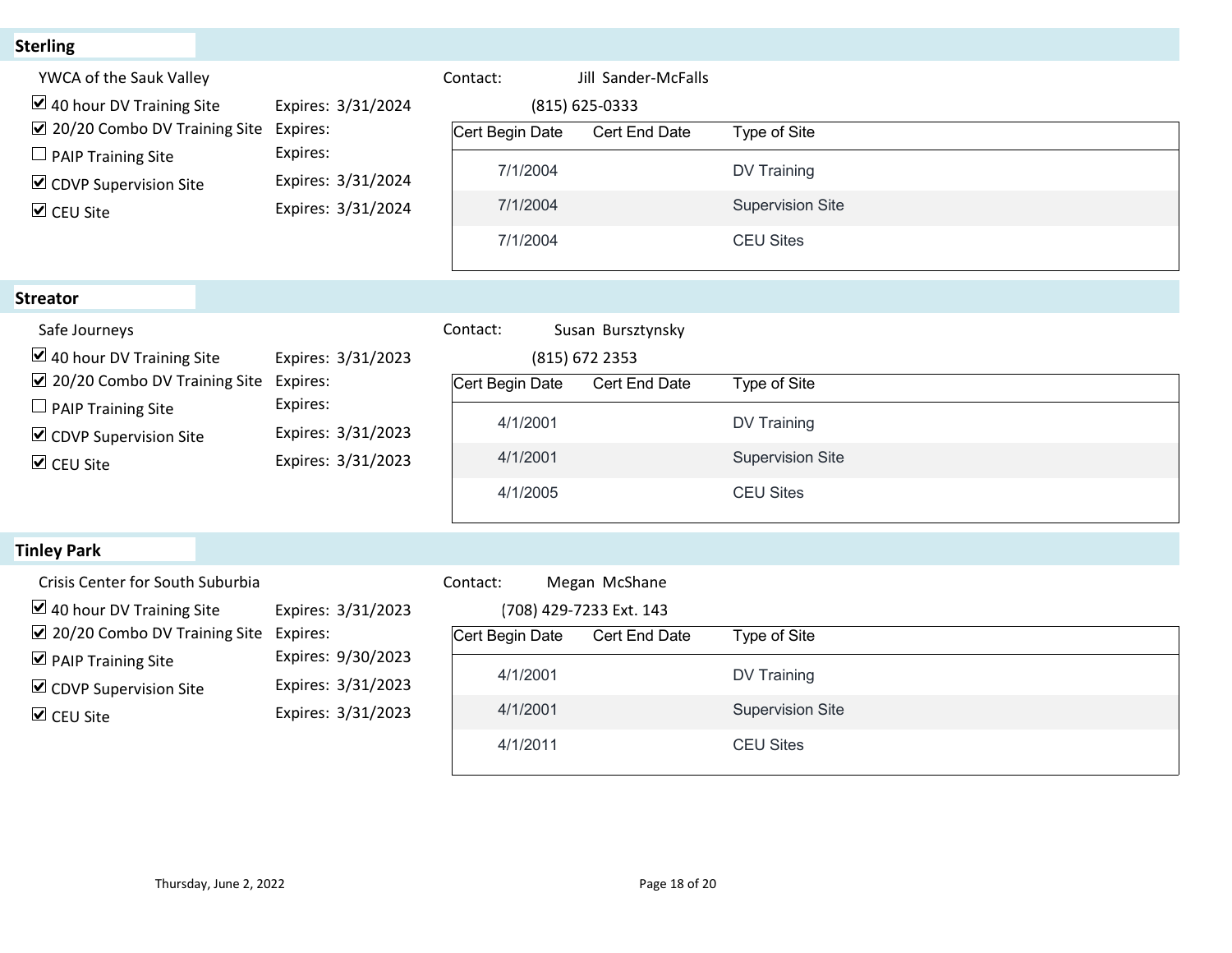| <b>Urbana</b>                                                                                                                                                                                         |                                                                            |                 |                                     |                                           |
|-------------------------------------------------------------------------------------------------------------------------------------------------------------------------------------------------------|----------------------------------------------------------------------------|-----------------|-------------------------------------|-------------------------------------------|
| <b>Courage Connection</b>                                                                                                                                                                             |                                                                            | Contact:        | Laura Lindsey                       |                                           |
| $\blacktriangleright$ 40 hour DV Training Site<br>$\sqrt{2}$ 20/20 Combo DV Training Site                                                                                                             | Expires: 3/31/2023<br>Expires:                                             | Cert Begin Date | $(217) 766 - 0142$<br>Cert End Date | Type of Site                              |
| $\Box$ PAIP Training Site                                                                                                                                                                             | Expires:                                                                   | 4/1/2011        |                                     | <b>Supervision Site</b>                   |
| $\triangleright$ CDVP Supervision Site<br><b>▽</b> CEU Site                                                                                                                                           | Expires: 3/31/2023<br>Expires: 3/31/2023                                   | 4/1/2011        |                                     | <b>CEU Sites</b>                          |
|                                                                                                                                                                                                       |                                                                            |                 |                                     | DV Training Site suspended until 11/18/18 |
|                                                                                                                                                                                                       |                                                                            | 11/18/2018      |                                     | <b>DV Training</b>                        |
|                                                                                                                                                                                                       |                                                                            |                 |                                     |                                           |
| <b>Villa Park</b>                                                                                                                                                                                     |                                                                            |                 |                                     |                                           |
| Focus Ministries, Inc.<br>$\Box$ 40 hour DV Training Site<br>Expires:<br>$\Box$ 20/20 Combo DV Training Site Expires:                                                                                 |                                                                            | Contact:        | Paula Silva<br>630) 617-0088        |                                           |
|                                                                                                                                                                                                       | Expires:                                                                   | Cert Begin Date | Cert End Date                       | Type of Site                              |
| $\Box$ PAIP Training Site                                                                                                                                                                             |                                                                            | 10/1/2018       |                                     | <b>CEU Sites</b>                          |
| $\Box$ CDVP Supervision Site                                                                                                                                                                          | Expires:                                                                   |                 |                                     |                                           |
| $\triangledown$ CEU Site                                                                                                                                                                              | Expires: 9/30/2022                                                         |                 |                                     |                                           |
|                                                                                                                                                                                                       |                                                                            |                 |                                     |                                           |
| Wheaton                                                                                                                                                                                               |                                                                            |                 |                                     |                                           |
| <b>Family Shelter Service</b>                                                                                                                                                                         |                                                                            | Contact:        | Derek Hillburger                    |                                           |
| $\blacktriangleright$ 40 hour DV Training Site<br>$\sqrt{2}$ 20/20 Combo DV Training Site Expires:<br>$\Box$ PAIP Training Site<br>$\triangleright$ CDVP Supervision Site<br>$\triangledown$ CEU Site | Expires: 3/31/2023<br>Expires:<br>Expires: 3/31/2023<br>Expires: 3/31/2023 |                 | (630) 221-8290                      |                                           |
|                                                                                                                                                                                                       |                                                                            | Cert Begin Date | Cert End Date                       | Type of Site                              |
|                                                                                                                                                                                                       |                                                                            | 4/1/2001        |                                     | DV Training                               |
|                                                                                                                                                                                                       |                                                                            | 4/1/2001        |                                     | <b>Supervision Site</b>                   |
|                                                                                                                                                                                                       |                                                                            |                 |                                     | <b>CEU Sites</b>                          |